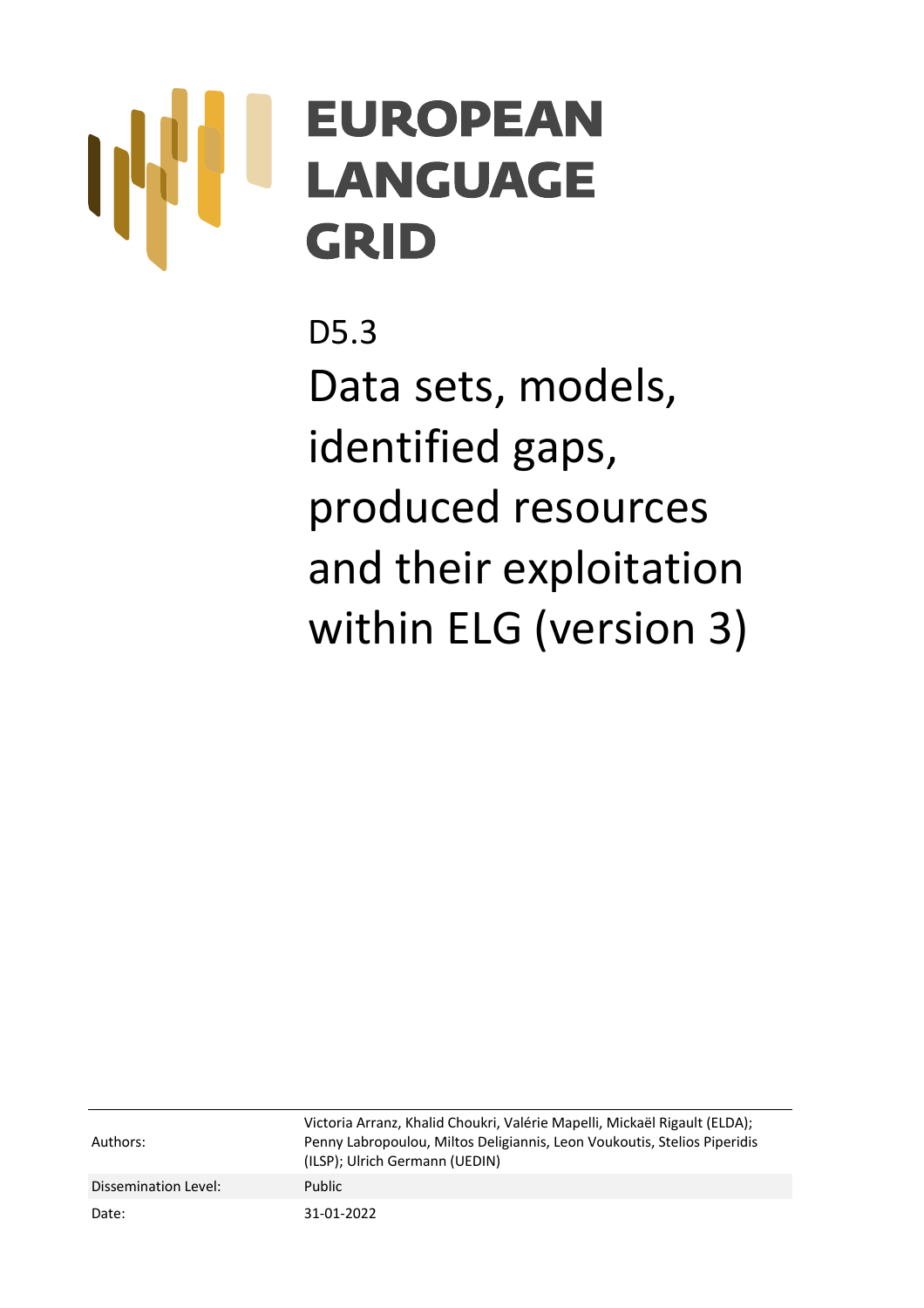# **About this document**

| Project                                                                                  | ELG - European Language Grid                                                                                                                                                                                                                                                            |  |
|------------------------------------------------------------------------------------------|-----------------------------------------------------------------------------------------------------------------------------------------------------------------------------------------------------------------------------------------------------------------------------------------|--|
| Grant agreement no.                                                                      | 825627 - Horizon 2020, ICT 2018-2020 - Innovation Action                                                                                                                                                                                                                                |  |
| Coordinator                                                                              | Prof. Dr. Georg Rehm (DFKI)                                                                                                                                                                                                                                                             |  |
| Start date, duration                                                                     | 01-01-2019, 42 months (GA amendment version: AMD-825627-7)                                                                                                                                                                                                                              |  |
| Deliverable number                                                                       | D <sub>5.3</sub>                                                                                                                                                                                                                                                                        |  |
| Deliverable title                                                                        | Data sets, models, identified gaps, produced resources and their exploitation<br>within ELG (version 3)                                                                                                                                                                                 |  |
| <b>Type</b>                                                                              | Report                                                                                                                                                                                                                                                                                  |  |
| Number of pages                                                                          | 27                                                                                                                                                                                                                                                                                      |  |
| Status and version                                                                       | Final - Version 1.0                                                                                                                                                                                                                                                                     |  |
| Dissemination level                                                                      | Public                                                                                                                                                                                                                                                                                  |  |
| Date of delivery                                                                         | Contractual: 31-01-2022 - Actual: 31-01-2022                                                                                                                                                                                                                                            |  |
| WP number and title                                                                      | WP5: Grid Content: Language Resources, Datasets, and Models                                                                                                                                                                                                                             |  |
| Task number and title                                                                    | Task 5.1: Identification and collection of existing data sets and resources to<br>make them available through the ELG; Task 5.2: Identification of severe LR<br>gaps and creation of LRs; Task 5.3: Dynamic training of new models in the<br>ELG; Task 5.4: Legal support, DMP and GDPR |  |
| Authors                                                                                  | Victoria Arranz, Khalid Choukri, Valérie Mapelli, Mickaël Rigault (ELDA);<br>Penny Labropoulou, Miltos Deligiannis, Leon Voukoutis, Stelios Piperidis<br>(ILSP); Ulrich Germann (UEDIN)                                                                                                 |  |
| Reviewers                                                                                | Katrin Marheinecke (DFKI); Katja Prinz (HENS)                                                                                                                                                                                                                                           |  |
| Consortium                                                                               | Deutsches Forschungszentrum für Künstliche Intelligenz (DFKI), Germany                                                                                                                                                                                                                  |  |
|                                                                                          | Institute for Language and Speech Processing (ILSP), Greece                                                                                                                                                                                                                             |  |
|                                                                                          | University of Sheffield (USFD), United Kingdom                                                                                                                                                                                                                                          |  |
|                                                                                          | Charles University (CUNI), Czech Republic                                                                                                                                                                                                                                               |  |
|                                                                                          | Evaluations and Language Resources Distribution Agency (ELDA), France                                                                                                                                                                                                                   |  |
|                                                                                          | Tilde SIA (TILDE), Latvia                                                                                                                                                                                                                                                               |  |
|                                                                                          | Hensoldt Analytics GmbH (HENS), Austria                                                                                                                                                                                                                                                 |  |
|                                                                                          | Expert System Iberia SL (EXPSYS), Spain                                                                                                                                                                                                                                                 |  |
|                                                                                          | University of Edinburgh (UEDIN), United Kingdom                                                                                                                                                                                                                                         |  |
| EC project officers                                                                      | Philippe Gelin, Miklos Druskoczi                                                                                                                                                                                                                                                        |  |
| For copies of reports and other DFKI GmbH<br>ELG-related information,<br>please contact: | European Language Grid (ELG)<br>Alt-Moabit 91c<br>D-10559 Berlin<br>Germany<br>Prof. Dr. Georg Rehm, DFKI GmbH<br>georg.rehm@dfki.de<br>Phone: +49 (0)30 23895-1833<br>Fax: +49 (0)30 23895-1810<br>http://european-language-grid.eu<br>© 2022 ELG Consortium                           |  |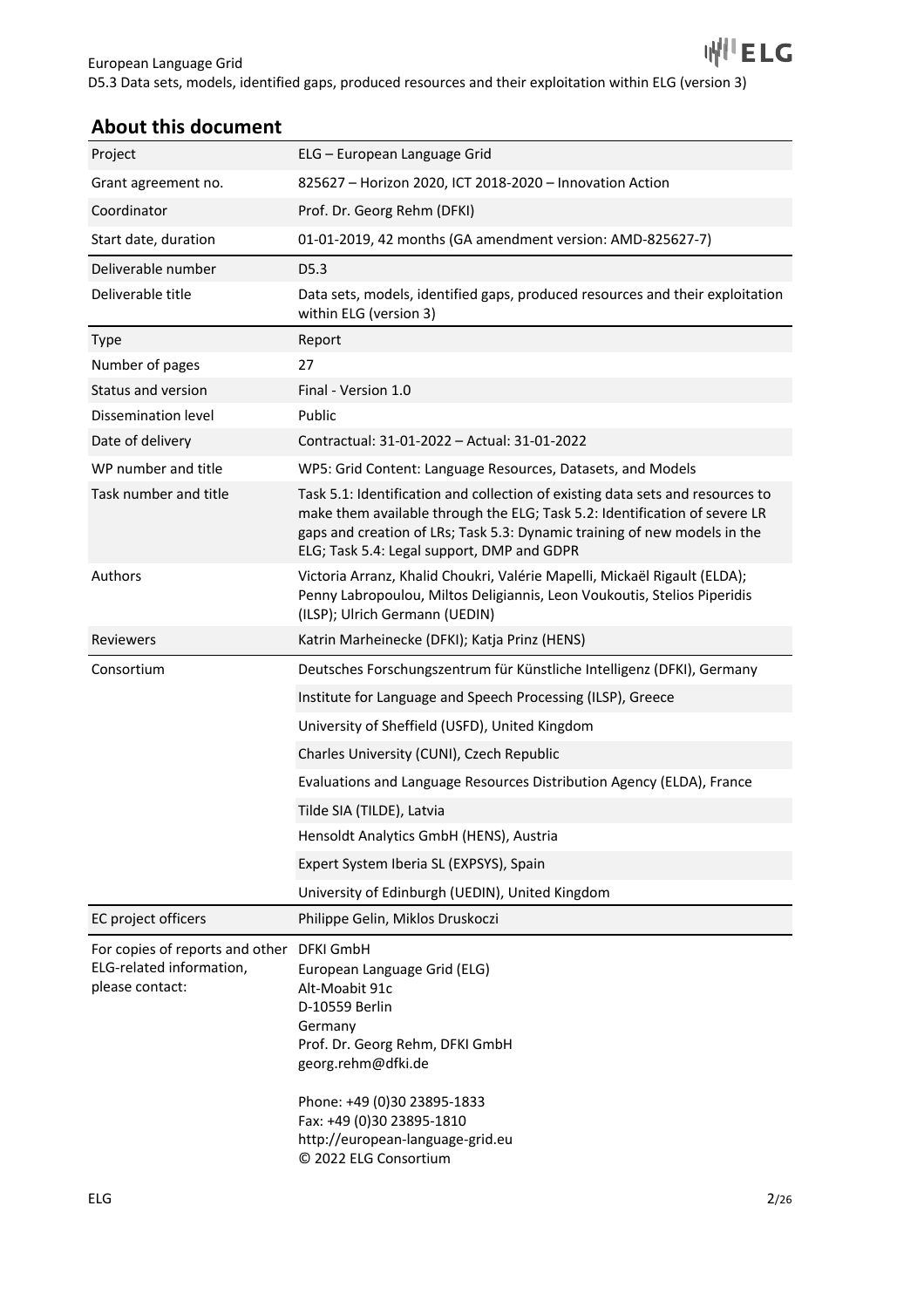# **Table of Contents**

| List of Figures |                                                                                            |                |
|-----------------|--------------------------------------------------------------------------------------------|----------------|
| List of Tables  |                                                                                            |                |
|                 |                                                                                            | $\overline{4}$ |
| Abstract        |                                                                                            | 6              |
| 1               |                                                                                            |                |
| 2               | Provision of Language Resources for ELG Release 3 _______________________________6         |                |
| 2.1             | Remaining Resources and Updates from already initiated Release-2 Repositories ___________7 |                |
| 2.2             |                                                                                            |                |
| 3               |                                                                                            |                |
| 3.1             |                                                                                            |                |
| 3.2             |                                                                                            |                |
| 3.3             |                                                                                            |                |
| 3.4             |                                                                                            |                |
| 3.4.1           |                                                                                            |                |
| 3.4.2           |                                                                                            |                |
| 3.5             |                                                                                            |                |
| 3.6             |                                                                                            |                |
| 3.7             |                                                                                            |                |
| 4               |                                                                                            |                |
| 4.1             |                                                                                            |                |
| 4.2             |                                                                                            |                |
| 4.2.1           |                                                                                            |                |
| 4.2.2           |                                                                                            |                |
| 5               |                                                                                            |                |
| 5.1             |                                                                                            |                |
| 5.2             |                                                                                            |                |
| 5.3             |                                                                                            |                |
| 6               |                                                                                            |                |
| 7               |                                                                                            |                |
| А.              |                                                                                            |                |
|                 |                                                                                            |                |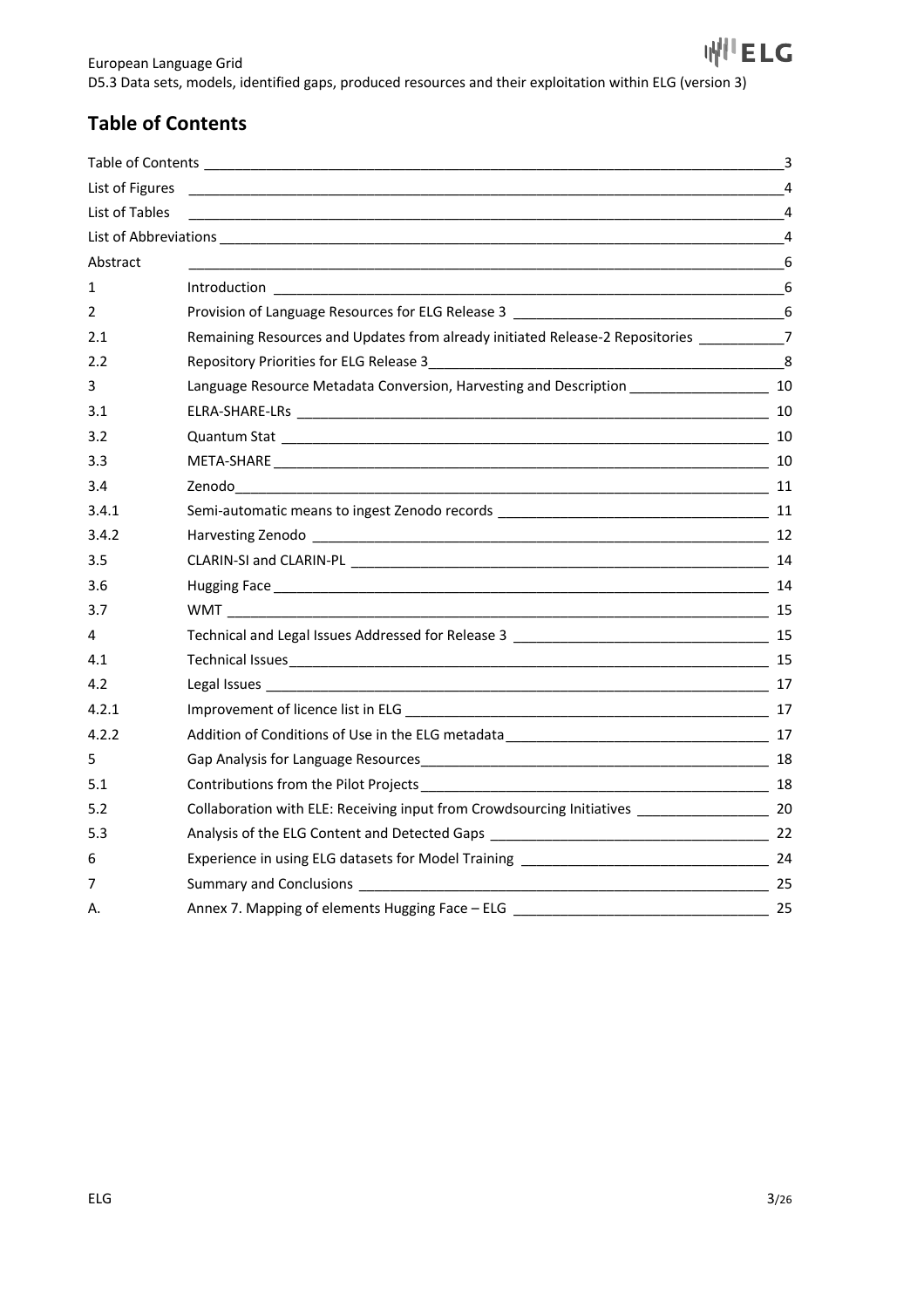I<sup>||Ⅱ</sup>ELG European Language Grid D5.3 Data sets, models, identified gaps, produced resources and their exploitation within ELG (version 3)

# **List of Figures**

| Figure 1: Breakdown of the 8873 datasets in ELG and their respective sources |    |
|------------------------------------------------------------------------------|----|
| Figure 2: Breakdown of the 8873 datasets in ELG and their respective sources | q  |
| Figure 3: ELG Content – Types of resources split according to linguality     | 23 |

## **List of Tables**

| Table 1: Remaining LRs and updates from initiated R2 repositories       | 8  |
|-------------------------------------------------------------------------|----|
| Table 2: LRs ingested from R3 repository priorities through harvesting  | 8  |
| Table 3: Datasets contributed by the ELG Pilot Projects                 | 20 |
| Table 4: ELG Content - Types of resources split according to linguality | 23 |
| Table 5: Resource subclasses for corpus and language description        | 24 |

# **List of Abbreviations**

| API            | Application Programming Interface               |
|----------------|-------------------------------------------------|
| <b>CC</b>      | <b>Creative Commons</b>                         |
| <b>COAR</b>    | <b>Controlled Vocabularies for Repositories</b> |
| CSV            | Comma-separated Values                          |
| <b>DC</b>      | Dublin Core                                     |
| <b>DCAT</b>    | Data Catalog Vocabulary                         |
| <b>DOC</b>     | Microsoft Word File (file extension)            |
| EC             | <b>European Commision</b>                       |
| <b>ELE</b>     | European Language Equality                      |
| <b>ELG</b>     | European Language Grid                          |
| EOSC           | European Open Science Cloud                     |
| EU             | European Union                                  |
| HF             | <b>Hugging Face</b>                             |
| <b>HLT</b>     | Human Language Technology                       |
| <b>JSON</b>    | JavaScript Object Notation                      |
| LR or LRs      | Language Resource or Language Resources         |
| <b>LRTs</b>    | Language Resources and Tools                    |
| LT or LTs      | Language Technology or Language Technologies    |
| <b>ML</b>      | Machine Learning                                |
| R <sub>2</sub> | Release 2                                       |
| R <sub>3</sub> | Release 3                                       |
| <b>RDF</b>     | <b>Resource Description Framework</b>           |
| <b>REST</b>    | Representational state transfer                 |
| <b>SKOS</b>    | Simple Knowledge Organisation System            |
| SPDX           | Software Package Data Exchange                  |
| <b>TMX</b>     | <b>Translation Memory Exchange</b>              |
| <b>TRL</b>     | <b>Technology Readiness Level</b>               |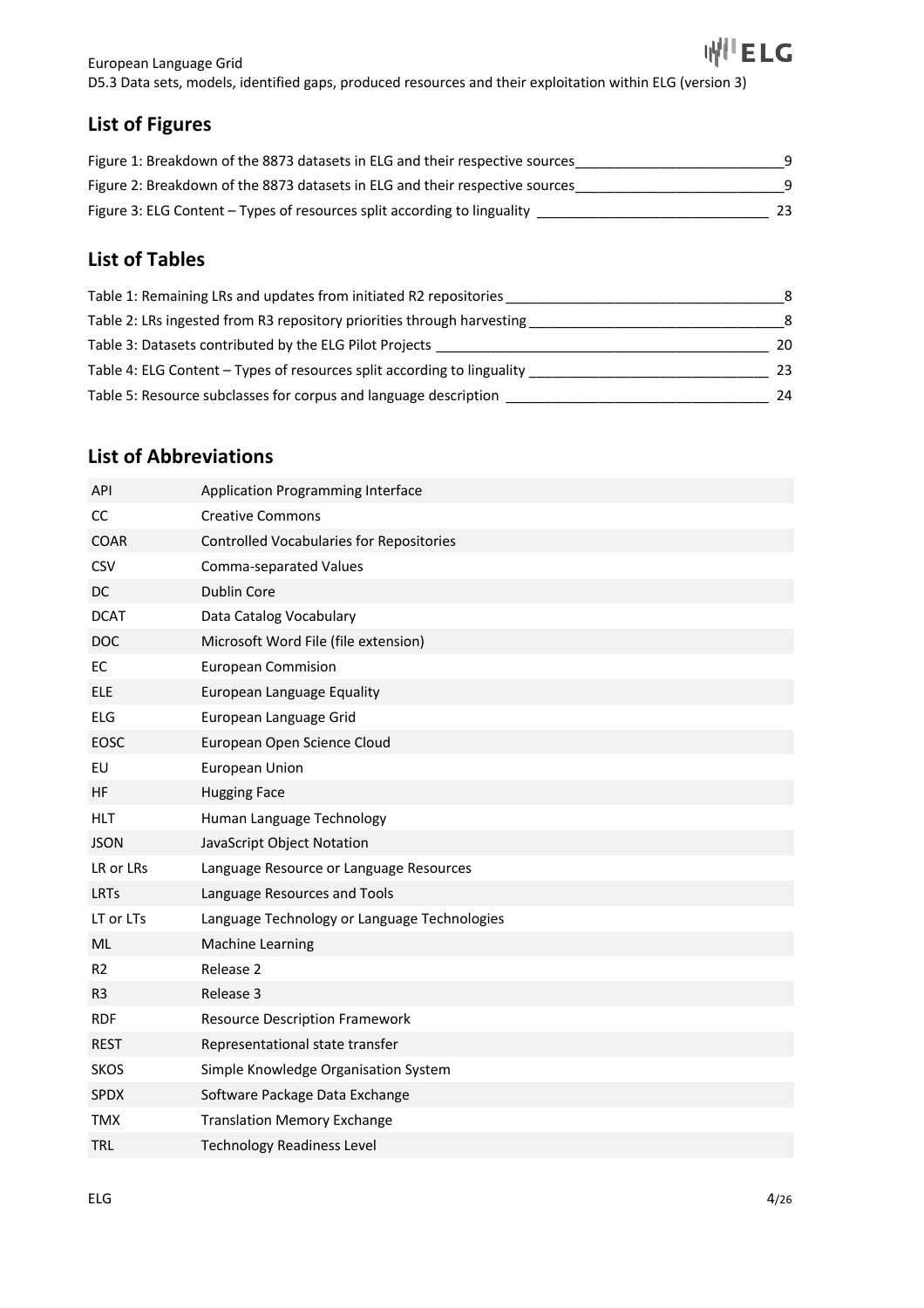

European Language Grid D5.3 Data sets, models, identified gaps, produced resources and their exploitation within ELG (version 3)

| <b>WAV</b> | Waveform Audio File Format      |
|------------|---------------------------------|
| <b>WMT</b> | Workshop on Machine Translation |
| XML        | Extensible Markup Language      |
| <b>XSD</b> | <b>XML Schema Definition</b>    |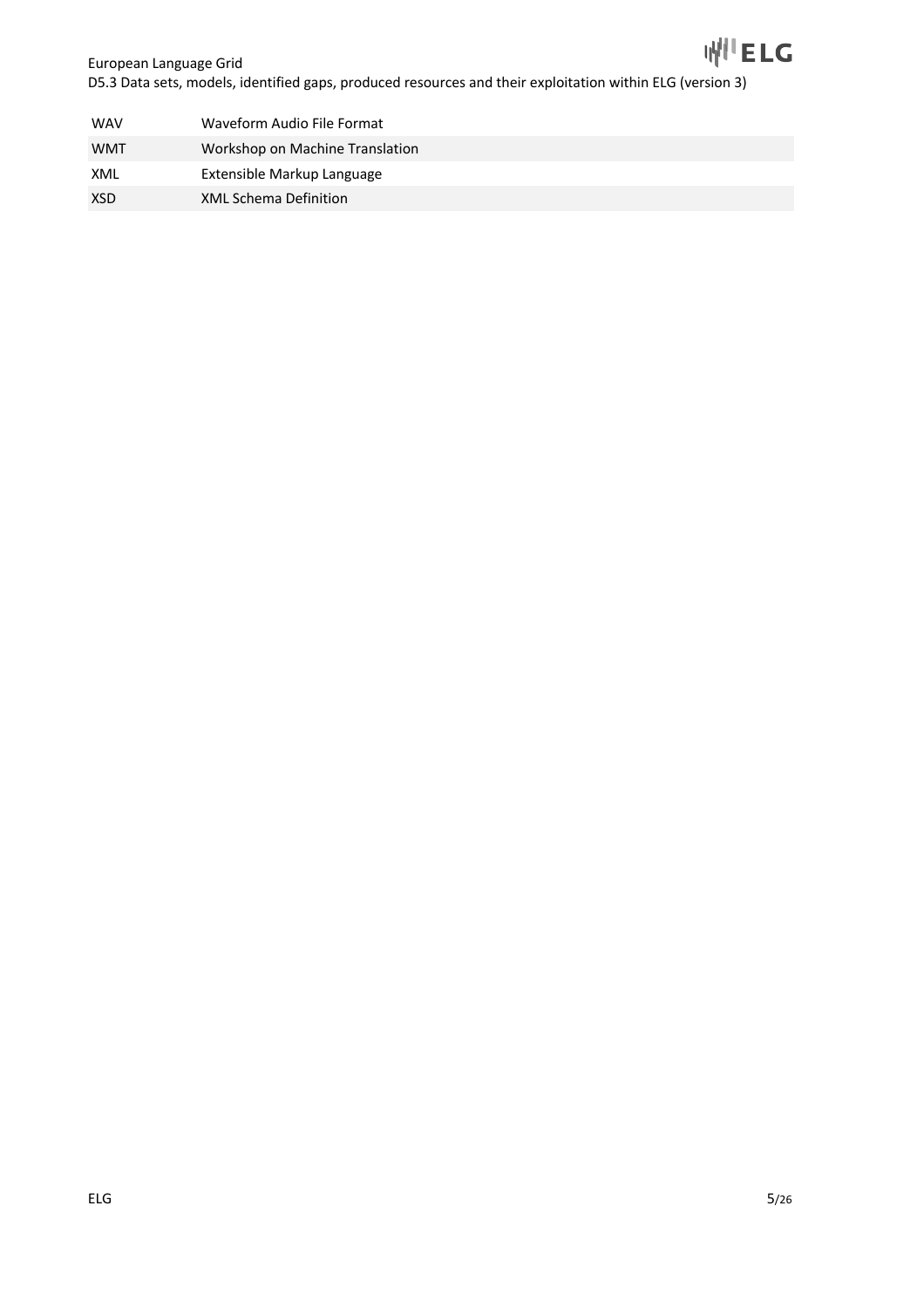## **Abstract**

This report describes the work carried out to populate the European Language Grid since D5.2 (M25), taking into account that Release 2 (R2) took place in M26 (February 2021) and that we are close to the pre-final Release 3 (R3) in M38 (February 2022). This deliverable will report on a) remaining datasets from repositories under integration in the ELG for R2; b) new repository priorities for Release 3; c) new metadata conversion, harvesting and description work performed since R2 to manage both ongoing and new repositories; d) the technical and legal issues addressed for R3, which includes solving issues as well as looking at improvements; e) status of the ELG after analysis of its content and of the existing gaps. The report also provides an overview of the experience in using ELG data for Model Training that had been described in D5.2.<sup>1</sup> Finally, we highlight where we stand and what next steps are foreseen for the final months of the project.

## **1 Introduction**

D5.3 "Data sets, models, identified gaps, produced resources and their exploitation within ELG (version 3)" describes the work carried out in the past 12 months to populate the European Language Grid catalogue. D5.3 follows on the reporting done for D5.2 by:

- Explaining the evolution of already initiated repositories in January 2021 (at the time of R2).
- Presenting new repository priorities for Release 3.
- Describing the different approaches for dataset integration, which vary from metadata conversion to harvesting, and which address metadata description and validation.
- Furthermore, D5.3 also details all the technical and legal issues that have been addressed for R3, where the former have a strong legal context, trying to lighten up the conditions of use as well as the ELG metadata schema as a whole. The legal issues will also introduce the analysis of ELG and SPDX licences<sup>2</sup> that has been performed. Once all ingestion repositories have been addressed and other contributions explained, we will look into the current content of the ELG catalogue, with statistics and considerations of what we offer to the user so far and with some thoughts of how reported gaps are being handled. As a pre-concluding section, we offer a sort of return on experience after using the platform for model training. This experience derives from Task 5.3, which was concluded by D5.2 and which has allowed for some initial testing and thoughts on lessons learnt. These sections are followed by some conclusions drawn on the work presented.

# **2 Provision of Language Resources for ELG Release 3**

Each ELG release has followed an evolutive strategy for catalogue population. This strategy has evolved as procedures have been put into place and new priorities and needs have been defined. Release 2 launched an am-

<sup>1</sup> ELG Deliverable: D5.2 – Data sets, identified gaps, produced resources and models (version 2) (January 2021).

<sup>2</sup> https://spdx.org/licenses/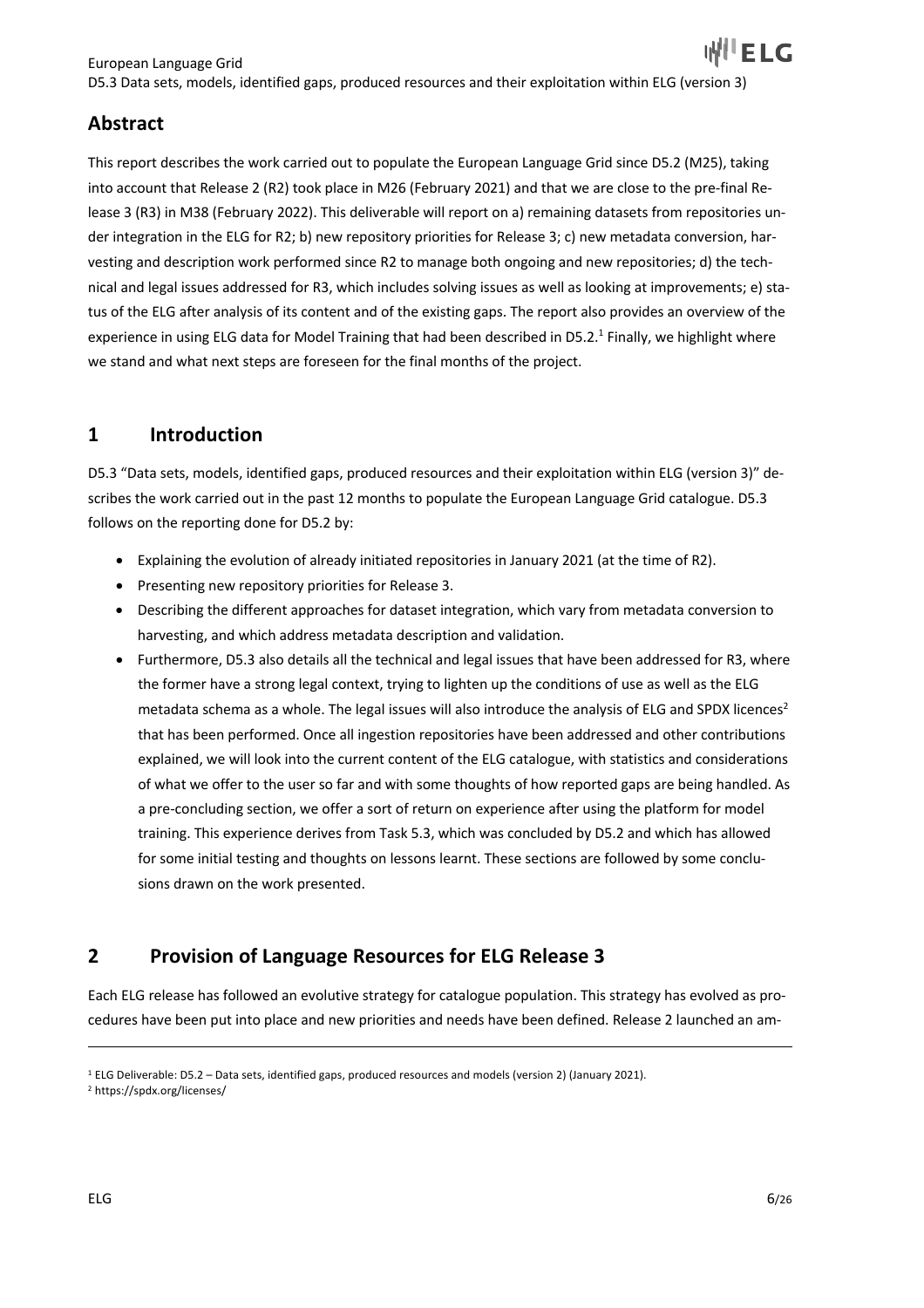bitious acquisition of very large catalogues which were not compliant with ELG's structure and metadata description. This was the case, for instance, for Quantum Stat and Zenodo<sup>3</sup>. Repositories like Zenodo are extremely large digital libraries where many different research artefacts are published and, thus, the user needs to do a somehow archaeological work to extract relevant content. Despite these difficulties, the outcome is rewarding as it provides access to many Human Language Technology (HLT) related datasets, a diverse and rich content made available to the community.

The Language Resource (LR) provision for R3 has built on the processes and strategies established in the two earlier releases, expanding its objectives as follows:

- 1. Continue and conclude (if possible) with already initiated repositories for R1 and R2 (we have adopted harvesting-based updating procedures for some repositories and, thus, these are not concluded, but updated regularly as they are populated themselves $4$ .
- 2. Conclude conversion and description procedures for both Quantum Stat and Zenodo.
- 3. Plan for the establishment of automatised protocols to address Zenodo's updates.
- 4. Move ahead with remaining nodes from the META-SHARE network.
- 5. Define repository priorities for R3.
- 6. Set up harvesting procedures for as many ingested repositories as possible to automatise means and guarantee updates.

## **2.1 Remaining Resources and Updates from already initiated Release-2 Repositories**

Following the objectives mentioned above, during this period we have concluded conversion and description procedures for some repositories that were under processing for R2 (ELRA-SHARE-LRs 2014, 2016, 2018 and 2020<sup>5</sup>, Quantum Stat and Zenodo). In particular Quantum Stat and Zenodo have required large efforts in terms of conversion, mapping and description. Their metadata is very limited and already the filtering efforts to locate and reuse the relevant entries is very costly. This has led us to engage in more sophisticated automatised protocols, for instance, for Zenodo, as it will be seen in Section 3.4.

Furthermore, we have continued the regular harvesting of the two repositories initiated in previous releases, namely LINDAT/CLARIAH-CZ<sup>6</sup> and ELRC-SHARE<sup>7</sup>. Apart from minor updates that have been made by both teams to conform with the updated ELG releases, the harvesting has continued without problems.

Discussions have also advanced towards the integration of further META-SHARE nodes, even if the approach followed has been adjusted to the current situation, new priorities, and potential new approaches. This is further explained in Section 3.3.

The work carried out to ingest all these repositories is detailed in Section 3 and Table 1 shows the figures achieved (including also those ingested for R1), adding up to 3,800 datasets in this first step.

<sup>&</sup>lt;sup>3</sup> As explained in D5.2.

<sup>4</sup> For example, ELRC-SHARE, LINDAT/CLARIAH-CZ, among others.

<sup>5</sup> These resources have been reported as LREC Shared LRs in D5.2 and have been renamed as ELRA-SHARE-LRs.

<sup>6</sup> https://lindat.mff.cuni.cz/repository/xmlui/?locale-attribute=en

<sup>7</sup> https://www.elrc-share.eu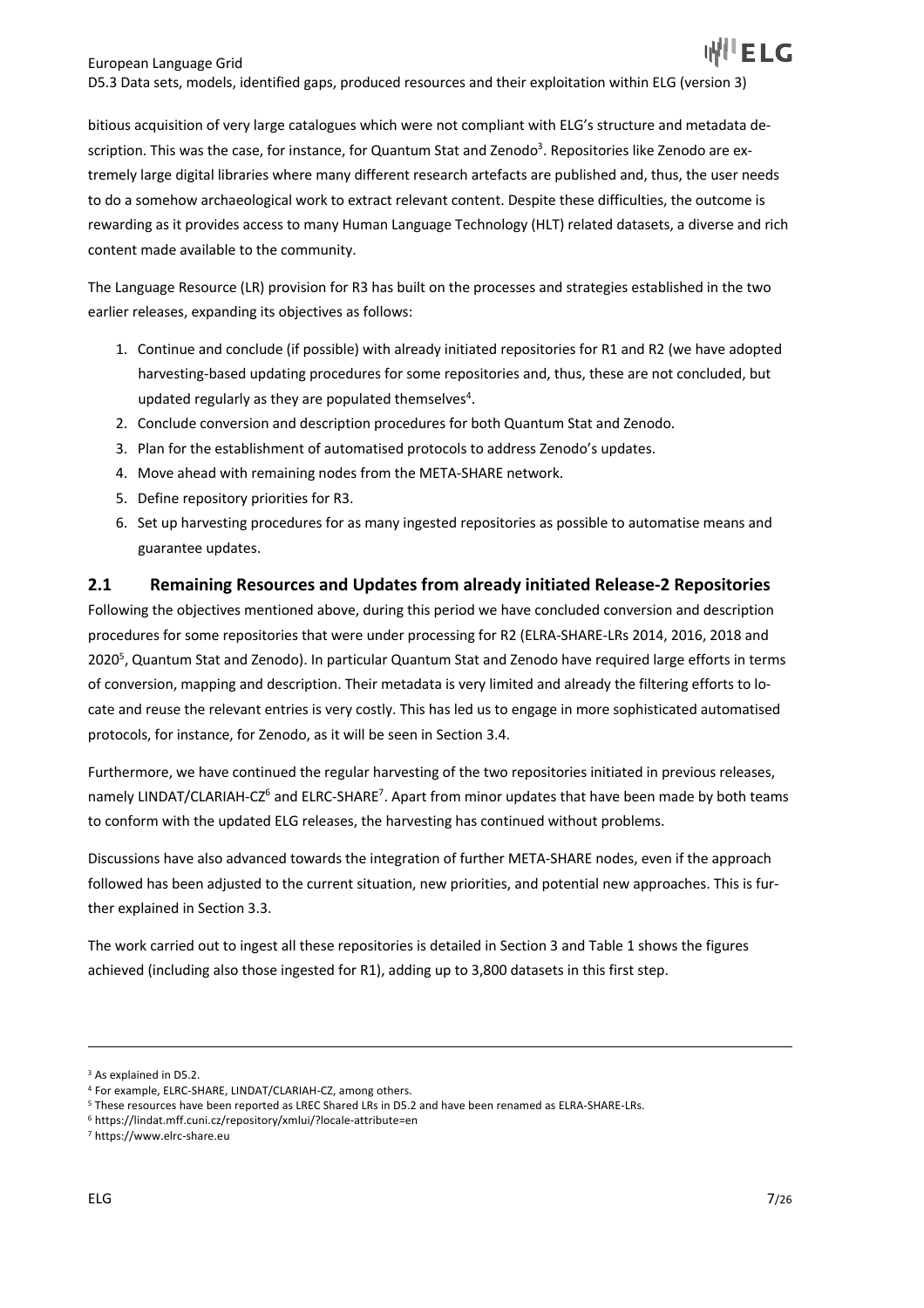|                   | Corpora | Lexical/Conceptual<br><b>Resources</b> | <b>Models &amp; Computa-</b><br>tional grammars | <b>Total</b> |
|-------------------|---------|----------------------------------------|-------------------------------------------------|--------------|
| <b>ELRA</b>       | 635     | 545                                    |                                                 | 1180         |
| ELRC-SHARE        | 1249    | 50                                     |                                                 | 1299         |
| META-SHARE        | 52      | 12                                     | 7                                               | 71           |
| ELRA-SHARE-LRs    | 105     | 37                                     | $\mathfrak{p}$                                  | 144          |
| LINDAT/CLARIAH-CZ | 274     | 79                                     |                                                 | 353          |
| Quantum Stat      | 255     | 6                                      |                                                 | 261          |
| Zenodo            | 328     | 129                                    | 35                                              | 492          |

Table 1: Remaining LRs and updates from initiated R2 repositories

## **2.2 Repository Priorities for ELG Release 3**

For Release 3 (M38), we are looking into repositories and catalogues that include LRTs of potential interest to ELG consumers and that could be harvested automatically. Following the objectives defined in Section 2, priorities for the ingestion of new repositories were set based on the following:

- Relevance of the resources for Language Technology (LT) purposes.
- The size of the catalogue contents, and
- The availability of an export mechanism for the exchange of metadata, preferably according to a standard harvesting protocol.

The selected sources for this stage in ELG population have been specific national CLARIN centres (CLARIN.Si and CLARIN.PL), Hugging Face, and Zenodo (Phase 2)<sup>8</sup>. Section 3 reports on the processes undertaken for the conversion of their contents and import into ELG, as well as on the outcomes.

The harvesting work performed on the two CLARIN centres and on Hugging Face has resulted on the ingestion of the further 857 datasets that are detailed in Table 2.

|                     | Corpora | <b>Resources</b> | Lexical/Conceptual Models & Computa-<br>tional grammars | <b>Total</b> |
|---------------------|---------|------------------|---------------------------------------------------------|--------------|
| <b>CLARIN.SI</b>    | 140     | 78               |                                                         | 218          |
| CLARIN.PL           | 239     | 15               | -                                                       | 254          |
| <b>Hugging Face</b> | 385     |                  |                                                         | 385          |

Table 2: LRs ingested from R3 repository priorities through harvesting

The harvesting procedure for Zenodo is currently being set up as it is described in Section 3.4, so no further resources have been ingested from this repository in addition to the phase 1 approach referred to in Section 2.1. However, harvesting is expected to be launched soon, a large number of datasets is foreseen to be obtained<sup>9</sup>.

One additional data source has been defined as priority for ELG and is under analysis for inclusion:

<sup>&</sup>lt;sup>8</sup> A second phase has been planned to integrate Zenodo updates through a regular harvesting protocol.

<sup>9</sup> 592,509 metadata records have been obtained from Zenodo (cf. Section 3.4.2) using the "dataset" and "software" filters. These will be filtered down further when selecting the relevant entries.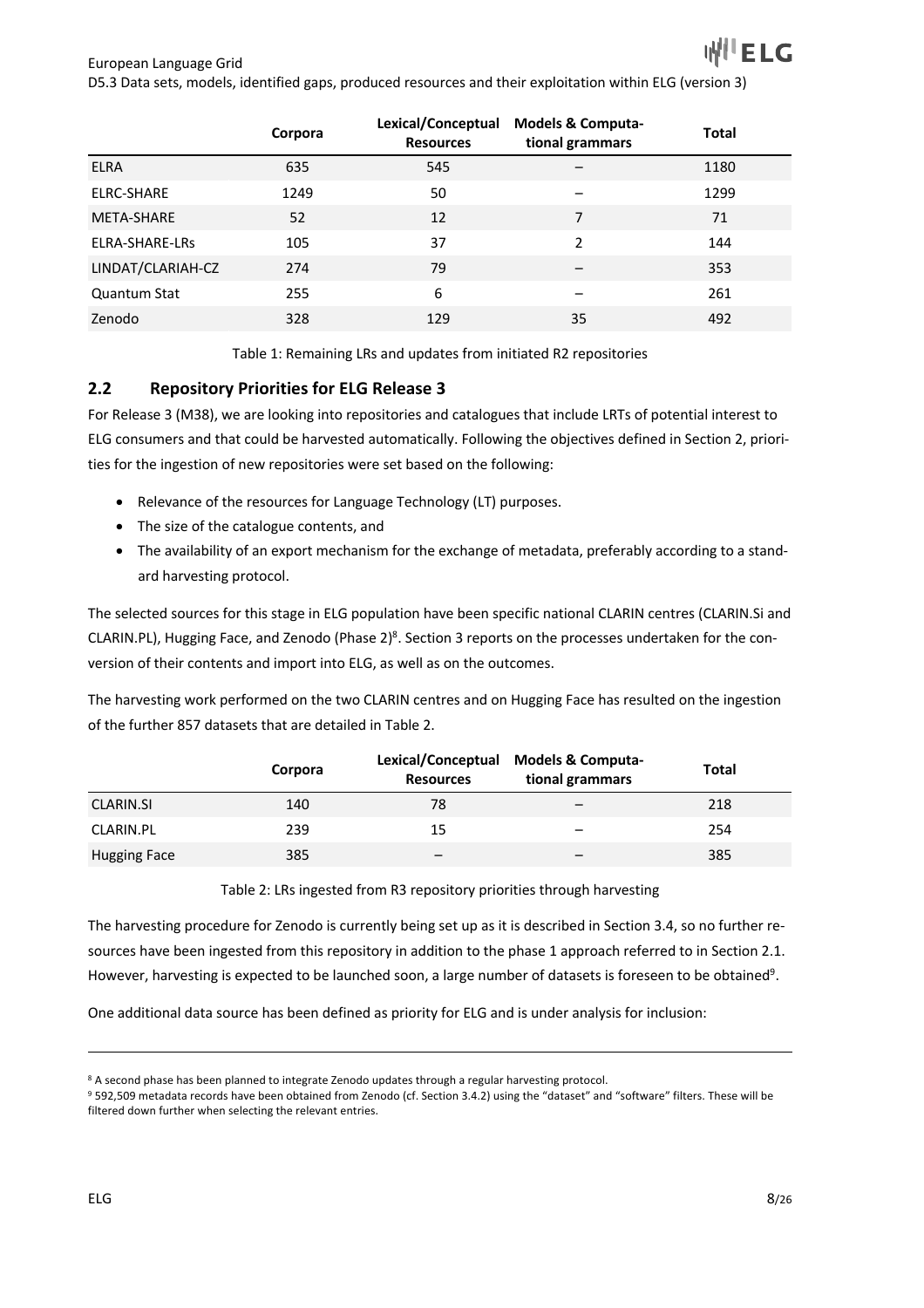• Data from the different WMT (Workshop on Machine Translation)<sup>10</sup> events that have been held since 2006. Data stored after the different workshops, evaluation tasks and other shared tasks present a very idiosyncratic structure which prevents us from deploying already established protocols in a straightforward manner. Details on the status of this work are provided in Section 3.7.

Finally, in addition to the ingested datasets that have been listed in both Table 1 and Table 2, Section 5.2 is also dedicated to the procedures and outcomes of a crowdsourcing survey for LRTs conducted in the framework of the European Language Equality (ELE)<sup>11</sup> project, the results of which have been included in the ELG platform under the umbrella of a close collaboration between both projects. This has contributed to the enriching of the ELG platform with 4,127 datasets.

At present, the ELG catalogue hosts 8873 datasets and further population is going to take place before the end of the project in June 2022. Figure 1 and Figure 2 illustrate the summary of the sources ingested so far together with the breakdown of the current numbers per source.



Figure 1: Breakdown of the 8873 datasets in ELG and their respective sources



Figure 2: Breakdown of the 8873 datasets in ELG and their respective sources

<sup>10</sup> https://www.statmt.org/wmt21/index.html

<sup>11</sup> https://european-language-equality.eu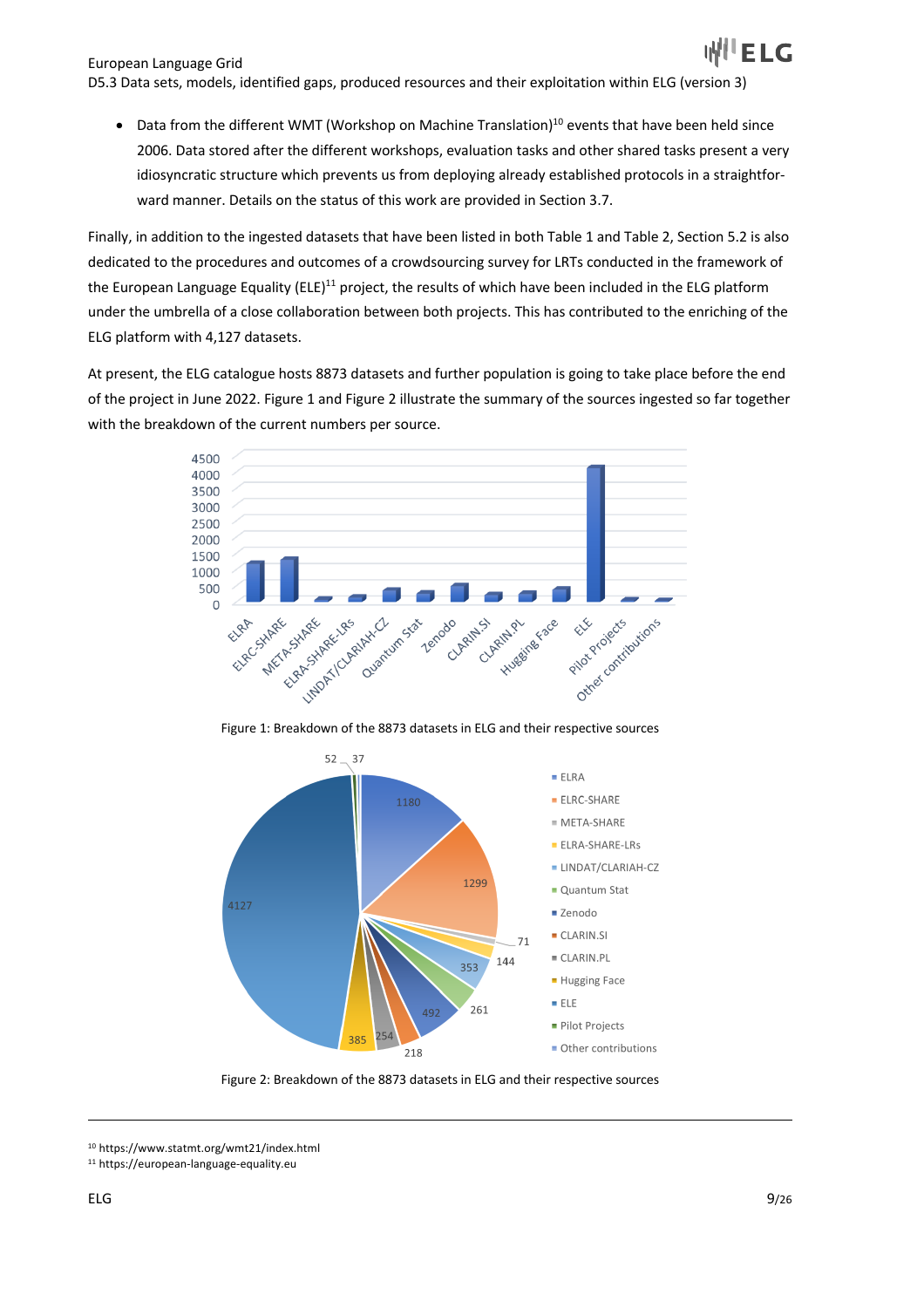# **3 Language Resource Metadata Conversion, Harvesting and Description**

This section describes the procedures to populate the ELG catalogue with the content from the different priority source repositories listed in Sections 2.1 and 2.2. Those repositories for which processing had already been initiated will describe their follow-up steps, namely, implemented improvements or adjustments. Datasets deriving from collaborations such as ELE and the ELG-financed pilot projects are described in Section 5, which is dedicated to content population following the analysis and identification of gaps under a joint strategy.

## **3.1 ELRA-SHARE-LRs**

As a reminder to their introduction in D5.2, the ELRA-SHARE-LRs are provided by conference participants attending LREC, the Language Resources and Evaluation Conference<sup>12</sup>. This initiative was launched in 2014 and the contributed language resources have been made available through the ELG catalogue. R2 counted on those from the 2014, 2016 and 2018 events, and Release 3 has ingested those that were shared at the LREC 2020 conference. Following the publication of the ELRA-SHARE-LRs 2020<sup>13</sup> online, we proceeded with their ingestion into the ELG platform in March 2021. As for the previous packages (2014, 2016 and 2018), a selection of LRs was done by checking the compliance of licences with the ones accepted in ELG and by completing the excel template file. Then, the excel file was converted into a series of XML files that could be ingested into the ELG platform through the editor Dashboard.14

The ELRA-SHARE-LRs 2020 package published 73 additional language resources, resulting in the total 144 reported in Table 1.

#### **3.2 Quantum Stat**

As established in D5.2, the work initiated for Release 1 has been finalised towards Release 2. Out of the list of 481 LRs exported initially, our revision and filtering led us to restrict the final list to a smaller set of 261 LRs (see Table 1). As already explained in different occasions, datasets contained in Quantum Stat are poorly described and are often irrelevant for HLT. Thus, revision of all exported dataset candidates was a crucial step of their preparation. We proceeded with the ingestion of the filtered, described and converted datasets into the ELG platform in February 2021.

## **3.3 META-SHARE**

The META-SHARE network was analysed to define the optimal strategy for its inclusion in the ELG platform (see D5.2). The three nodes already ingested so far (META-SHARE-DFKI, META-SHARE-ELDA and META-SHARE-ILSP) followed an approach of metadata conversion through the implementation of metadata schema converters<sup>15</sup>. These nodes are managed by ELG project partners, and the procedure was straightforward. However, the next steps proved to be more complex than expected, due to several considerations:

• The maintenance behind the different nodes differs, which implies that nodes have followed different paths in their evolution and while some may have moved forward very dynamically in their LRT sharing objectives towards other ventures (e.g., CLARIN infrastructure), some others may have remained more static and even obsolete.

<sup>12</sup> https://lrec2022.lrec-conf.org/en/

<sup>13</sup> https://lrec2020.lrec-conf.org/en/shared-lrs/

<sup>&</sup>lt;sup>14</sup> For further details on the selection and metadata description, please refer to ELG Deliverable D5.2.

<sup>&</sup>lt;sup>15</sup> ELG Deliverable "D5.1: Identification and collection of existing datasets, models, identified gaps and plans (version 1) (April 2020).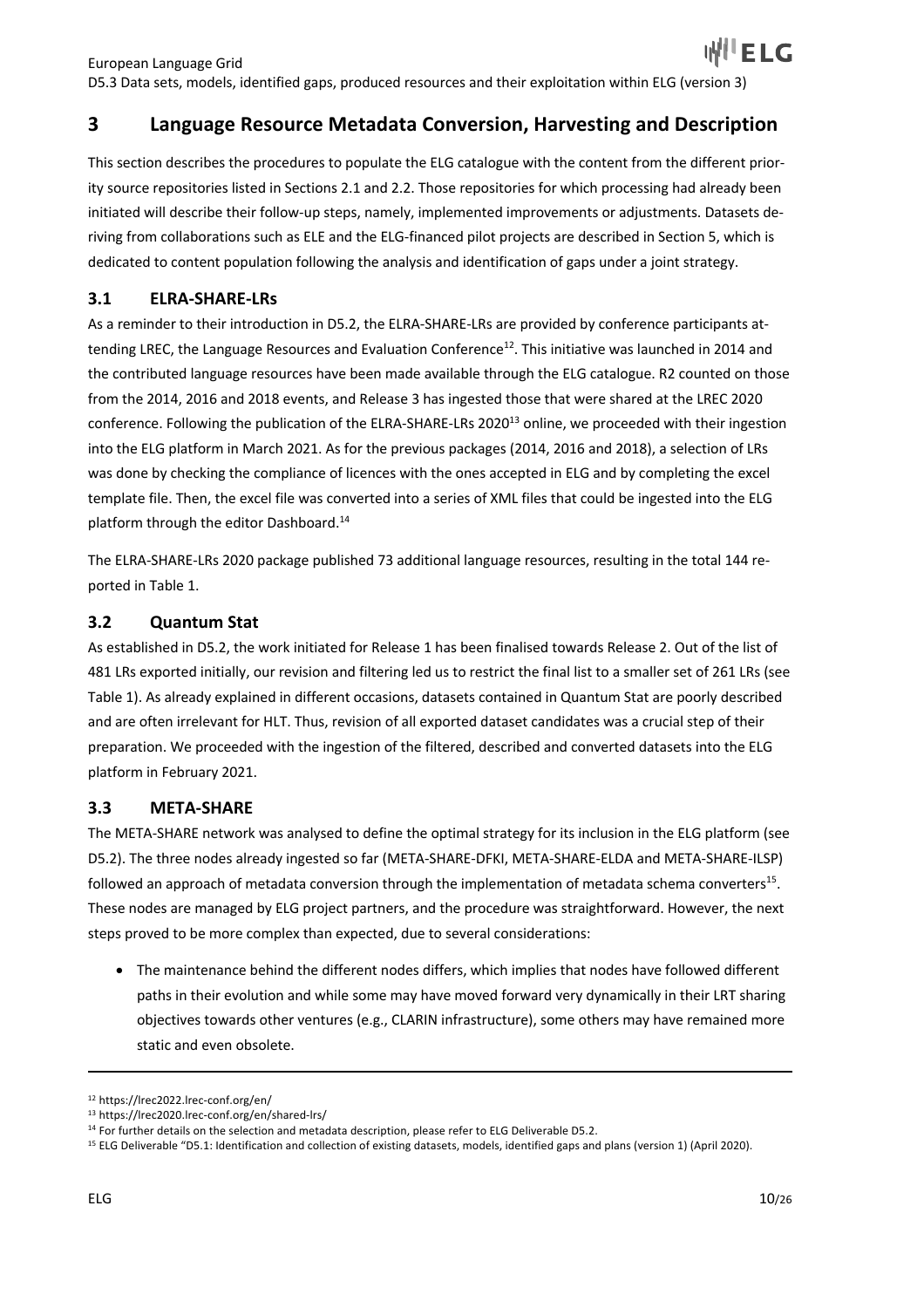D5.3 Data sets, models, identified gaps, produced resources and their exploitation within ELG (version 3)

• This lack of homogenisation in the nodes content has an impact on both the sharing strategy (do managers wish to have their node integrated in an infrastructure such as ELG?) as well as with regard to the manner to address the description metadata that needs to be converted/mapped as it has evolved differently depending on the node.

This has made us change the strategy ourselves and redesign the way the integration of the META-SHARE network may be carried out:

- By looking at the nodes as members of application groups, where those connected to other models may be addressed with a group model in mind.
- Group models allow us to design a single ingestion protocol (even if some minor node-specific tuning is required) for several nodes. Such a group-model approach has been followed, for instance, for the three CLARIN nodes which are already in ELG (see Section 3.5).
- By being more flexible about the migration of the datasets themselves into ELG, as META-SHARE nodes which have been converted or connected to CLARIN, for instance, guarantee a certain maintenance and dataset storage, and can just export their metadata if they wish so.

At present, the META-SHARE-ILC node<sup>16</sup> is under discussion with its managers given that it is a good example of a node that has migrated its data into the CLARIN infrastructure (as CLARIN ILC-CNR node) and that may be ingested into ELG through this new access rather than through its older META-SHARE access, given that it may allow revisiting the harvesting procedures that have been put into place for other CLARIN nodes.

#### **3.4 Zenodo**

As introduced in D5.2 and in Section 2.1 of the current document, the original process behind the insertion of the Zenodo repository into ELG proved its limitations due to:

- The extremely time-consuming effort needed to perform the extraction, conversion, and description of the repository's content, as well as
- The small number of LRs we managed to obtain compared to the high number of entries in the Zenodo Library. A long filtering task needs to be envisaged with every database export/extraction.

Thus, we moved towards a more automatised process to address the large number of metadata entries that we were targeting to extract. This is explained in the following section.

#### **3.4.1 Semi-automatic means to ingest Zenodo records**

Zenodo offers a Rest API that allows harvesting metadata, available under Creative Commons CC-0 licence. To obtain more LRs for ELG, we decided to query the Zenodo database directly using a script.

With the REST API, we broadened the File Type criteria (zip, html, xml, doc, docx, txt, xlsx and csv) and searched for resources using the following keywords:

- lexicon
- lexica
- corpus

<sup>16</sup> http://metashare.ilc.cnr.it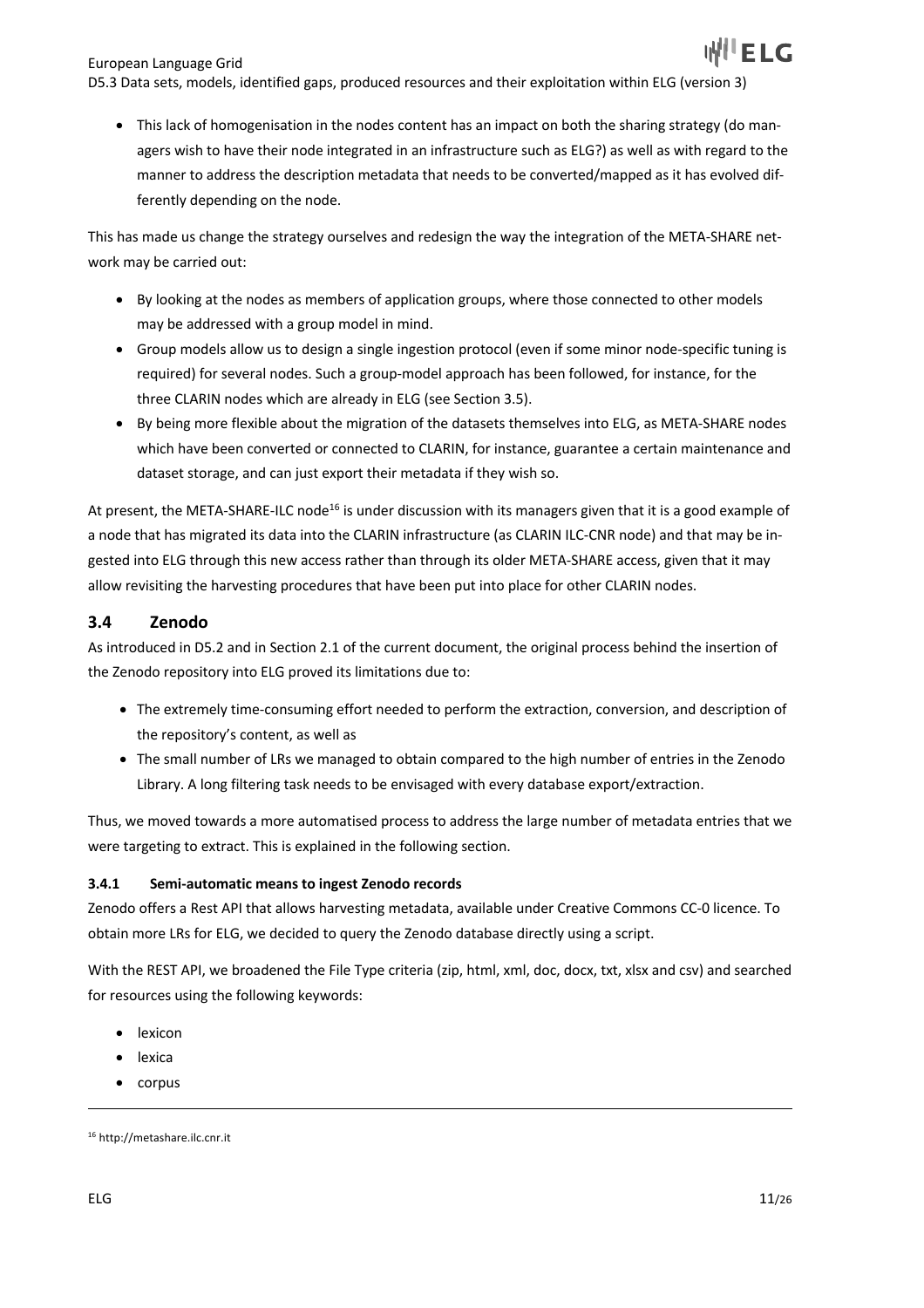European Language Grid D5.3 Data sets, models, identified gaps, produced resources and their exploitation within ELG (version 3)

- corpora
- lexical database
- terminology
- terminologies
- terminological
- glossary
- glossaries

This produced a list of 719 new resources in JSON format.

The compilation of metadata information still required manual operation to make the selection of the actual LRs to be ingested as well as add the minimal set of metadata elements which are mandatory for ELG and which do not exist in the Zenodo records:

- To ease the conversion, the Excel template was adapted in order to have one single file to cover the different types of LRs (Written corpora, Lexical Conceptual Resources, Audio Corpora, Video Corpora) in one single folder.
- Datasets that were not considered as Language Resources were discarded.
- Other types of LRs not fully covered by the Excel template and conversion tool (language descriptions, multimodal LRs and image corpora) had to be treated separately and manually through the ELG Editor.
- A Python script was developed to convert the remaining selected resources into Excel to facilitate the manual entering of the missing metadata.

As of the writing of this document, we have managed to submit 492 LRs into the ELG platform out of the 719 originally extracted. 122 datasets were discarded as they were not considered as Language Resources. A remaining set of 105 LRs are being checked for Release 3 at the moment. The conclusion reached for this semiautomatised process was that it was still very costly and could not be executed in an agile regular manner to integrate updates. Therefore, an automatic harvesting-oriented approach is currently being designed and is described in the following subsection.

#### **3.4.2 Harvesting Zenodo**

The constant update of the Zenodo catalogue<sup>17</sup> and its uptake by researchers for the upload of datasets, and, most recently, software, makes it particularly interesting for ELG purposes. Zenodo exposes the metadata records in two channels: through a REST API<sup>18</sup>, which outputs records as JSON files, and an OAI-PMH API<sup>19</sup> in a set of standard metadata formats, namely DC<sup>20</sup>, DataCite<sup>21</sup>, MARC21<sup>22</sup> and DCAT<sup>23</sup>. Work is currently ongoing to replace the semi-manual import of metadata records of Zenodo that started in the previous release with a more automated process taking advantage of the standard protocols and schemas offered by Zenodo.

This task involves a number of challenges we are currently addressing:

<sup>17</sup> https://zenodo.org

<sup>18</sup> https://developers.zenodo.org/#rest-api

<sup>19</sup> https://developers.zenodo.org/#oai-pmh

<sup>20</sup> https://www.dublincore.org/specifications/dublin-core/dcmi-terms/

<sup>21</sup> https://schema.datacite.org/meta/kernel-4.4/

<sup>22</sup> https://www.loc.gov/marc/bibliographic/

<sup>23</sup> https://www.w3.org/TR/vocab-dcat-3/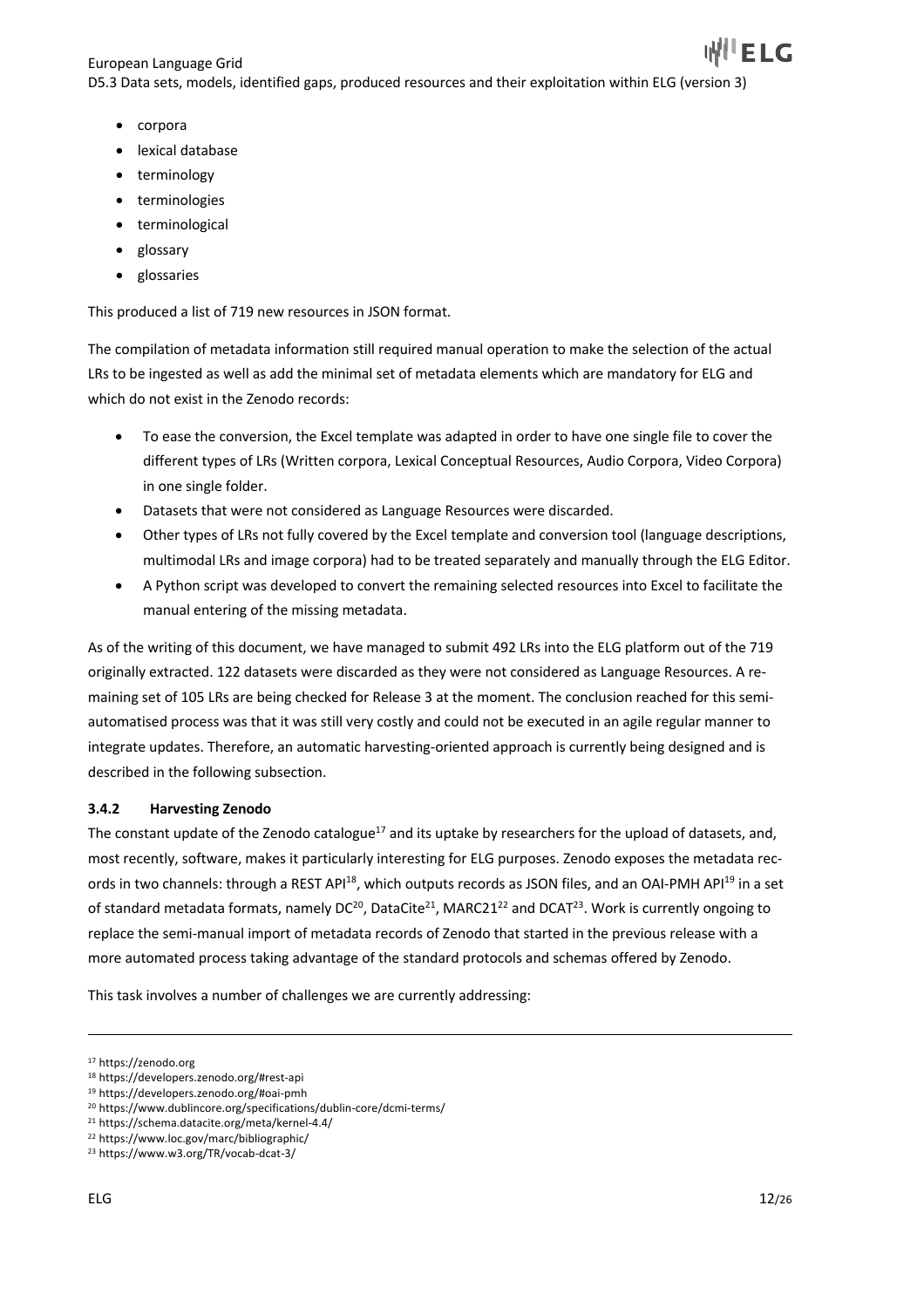- **Selection of the source API**: The preferred API for the ELG import is the OAI-PMH protocol, which is a standard protocol for interoperability and exchange of metadata records and includes a mechanism for regular harvesting. However, this endpoint doesn't offer a query set for "datasets" and "software" (which are the two resource types of interest to ELG), a choice that is available through the REST API; in addition, harvesting from the OAI endpoint for big amounts of metadata records is unreliable. Thus, we have resorted to a dual solution:
	- $\circ$  We have downloaded the automatically generated full dump of 2,060,674 metadata records that were included in Zenodo until 31/08/2021; this dump contains all the records in JSON format and is available from Zenodo.
	- $\circ$  For records added to Zenodo after this date, we are doing an incremental harvesting from the OAI-PMH endpoint. Through this channel, we have downloaded 147,621 more records during a three-month period.
- **Selection and conversion of metadata**: For the reasons described above, we are implementing two converters:
	- $\circ$  Mapping from the JSON<sup>24</sup> element offered through the REST API to the ELG schema is ongoing.
	- o With regard to metadata formats offered through the OAI-PMH endpoint, we opted for the DCAT metadata schema, which is currently one of the most popular schemas across repositories. Thus, we expect that mapping DCAT into ELG will allow us to re-use the same converters as a base for import from other repositories. Moreover, DCAT is the schema with the richer information among the ones exposed from Zenodo, and the only one that includes a direct link to the downloadable files (*downloadURL* element), an important feature for ELG consumers. Our aim is to use an XSLT converter for this endeavour, given that the OAI-PMH endpoint makes available the records in an XML format. However, the mapping from DCAT is not straightforward; DCAT is an RDF vocabulary and restrictions, and extensions are implemented in the form of profiles and applications. The application profile or the XSD schema<sup>25</sup> used by Zenodo is not publicly available. In addition, a closer inspection into the XML files has revealed discrepancies in the representation of the same element. For instance, subject (which is defined in DCAT as a SKOS Concept) appears in Zenodo XML files either as a SKOS<sup>26</sup> Concept or as an element with the IRI of the subject value in the form of an attribute. We have analysed the Zenodo XML files to the extent possible and we are now in the mapping phase.
	- o **Selection of a subset of the downloaded metadata records**: From the 2,208,295 metadata records available until 31/12/2021 those with resource type "dataset" and "software" amount to 592,509 entries. Such a number is obviously too high, and the majority of these records is of little or no interest at all to ELG users<sup>27</sup>. We are experimenting with various filters from the Zenodo metadata elements records and statistical measures to identify candidate records for our import. The filters that we will select will be used for the automatic identification of records to be imported in ELG when the harvesting is put in place.

<sup>24</sup> https://developers.zenodo.org/#representation

<sup>&</sup>lt;sup>25</sup> The XSD schema included in the OAI-PMH API for the DCAT schema is in fact that of DataCite v4.1.

<sup>26</sup> https://www.w3.org/2004/02/skos/

<sup>&</sup>lt;sup>27</sup> As a comparison, the ELG catalogue, following the import of metadata from the crowdsourcing initiative launched by ELE, currently has around 11,000 metadata records.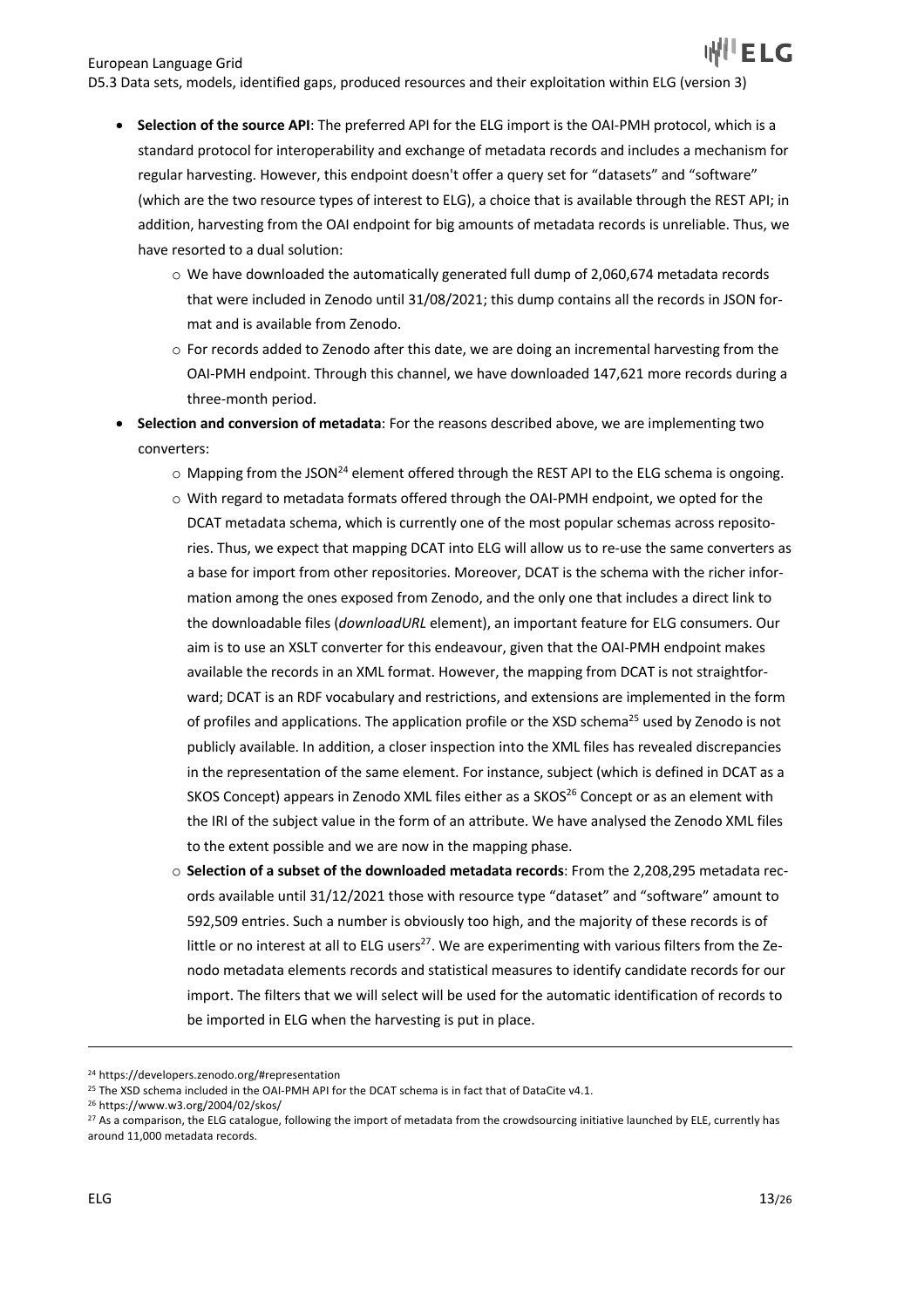European Language Grid D5.3 Data sets, models, identified gaps, produced resources and their exploitation within ELG (version 3)

• **Setup of an automated procedure for regular harvesting**: This process is still under discussion, until we have the first results from our experiments and the converters implemented.

#### **3.5 CLARIN-SI and CLARIN-PL**

The LINDAT/CLARIAH-CZ repository makes available an OAI-PMH endpoint which exposes ELG-compatible metadata records. The same repository software (developed by the LINDAT team based on DSpace) is used by several other CLARIN centres for the setup of their repositories. This makes them ready-to-import into ELG using the same harvesting mechanism and procedure.

For this release, this collaboration has resulted in the regular harvesting of two more CLARIN centres: the **Slovenian CLARIN** (CLARIN-SI) <sup>28</sup> and the **Polish CLARIN** (CLARIN-PL)29. Discussions are ongoing with one of the Italian CLARIN nodes (CLARIN-IT)<sup>30</sup>, which derives partially from the Italian META-SHARE-ILC node (Section 3.3).

Moreover, there is ongoing work for the extension of the harvested resource types. Currently, the harvesting is restricted to corpora and lexical/conceptual resources, and the intention is to import also the remaining types, i.e., models, grammars and tools/services. For this extension, the ELG and LINDAT teams are collaborating on the required mappers and converters.

#### **3.6 Hugging Face**

The catalogue of Hugging Face<sup>31</sup> includes a large collection of ML (Machine Learning) models and datasets that can be used for training models, with a focus on transformers. ELG has entered into a collaboration with Hugging Face for importing metadata records from their catalogue.

The primary aim of Hugging Face is to enable its users to upload datasets and models following a set of specifications so that they can be deployed for testing and building other models and/or integrating models in their applications. Although they encourage adding descriptions for the resources, this is not strictly enforced, and the suggested metadata elements do not follow a standard schema. Users are asked to upload a "card" for datasets<sup>32</sup> and models<sup>33</sup>, with a combination of free text fields and a set of tags (e.g., language, licence) with values from recommended controlled vocabularies (which are, however, not strictly validated). The emphasis of the import into Hugging Face is on the upload of the content files rather than their description.

Hugging Face exposes two distinct APIs with JSON files for datasets and models respectively. These JSON files include a subset of the metadata elements displayed on their catalogue. For datasets, these are: id (which serves also as the resource name), description, citation, author(s), and a set of tags for language, multilinguality, size category, licence, task category and task identifier (subtask). For models, the only elements are the id (serving as the name) and the task category of the model. In addition, not all records have values for all of the above elements, given that the original providers have not filled them in. To be imported into ELG, however, the metadata records must comply with the ELG metadata schema, which means that at least the mandatory elements of the minimal version<sup>34</sup> are filled in. For this reason, the conversion and import of records from Hug-

<sup>28</sup> http://www.clarin.si/info/about/

<sup>29</sup> https://clarin-pl.eu/dspace/

<sup>30</sup> https://dspace-clarin-it.ilc.cnr.it/repository/xmlui/

<sup>31</sup> https://huggingface.co

<sup>32</sup> https://huggingface.co/docs/datasets/dataset\_card.html

<sup>33</sup> https://huggingface.co/docs/hub/model-repos

<sup>34</sup> https://european-language-grid.readthedocs.io/en/stable/all/A2\_Metadata/MinimalVersion.html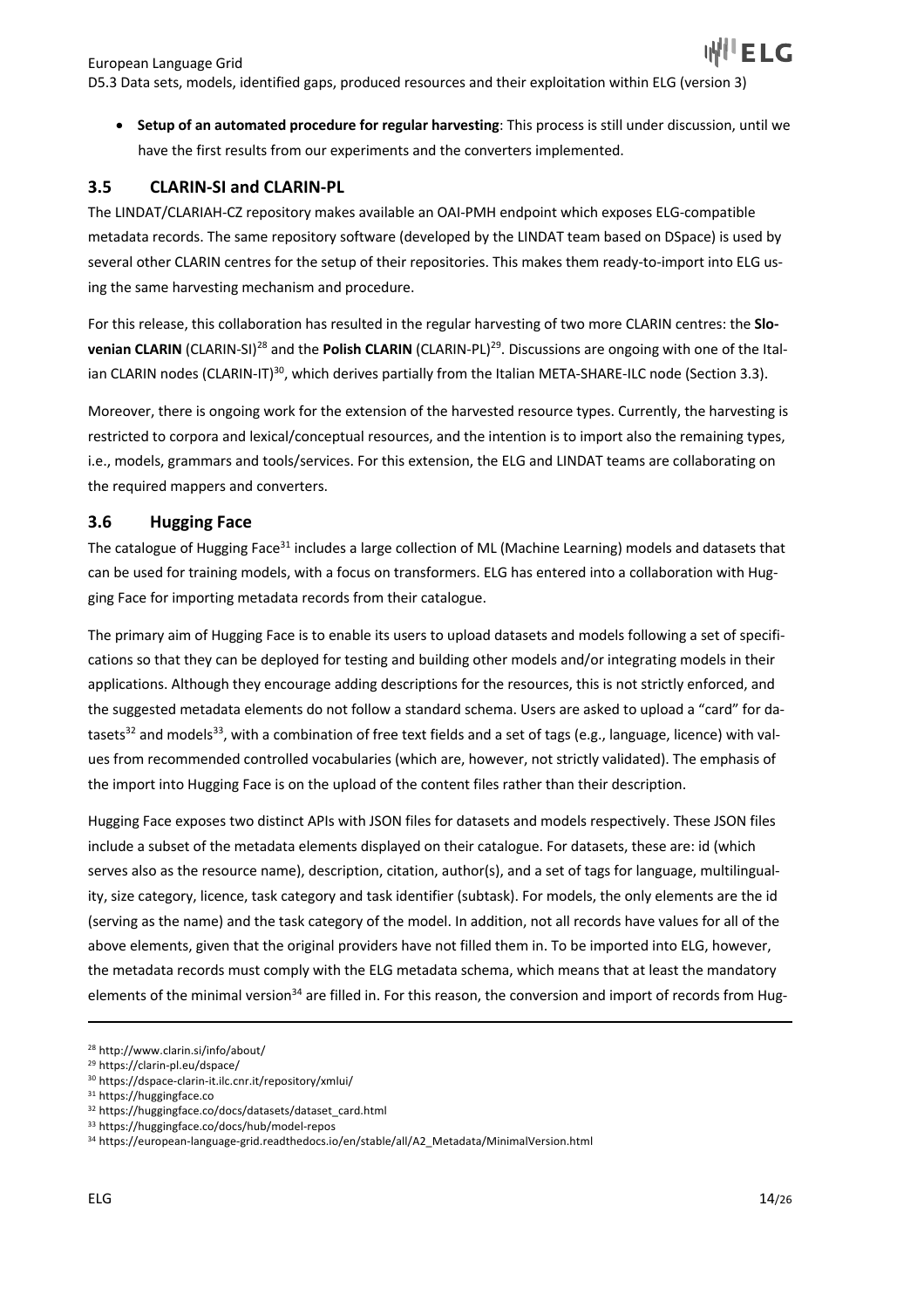A custom converter was developed based on the mapping of the elements and, in the case of controlled vocabularies, their values. Manual work was further necessitated for the enrichment of information for specific elements. The most prominent case was that of licences: ELG requires, besides the name of the licence, a URL with the text of the licence. Hugging Face includes a list of licence identifiers taken from the SPDX list (which are also used in ELG), but also allows users to add a licence name without further information. Thus, in addition to the mappings of the licence identifiers from Hugging Face into the ones used in ELG, we looked for the licence URL of unmapped values; if no URL was found, the resource was not imported into ELG. Finally, where required, default values have been used for mandatory elements whose values could not be inferred from the original metadata records (e.g., all datasets have been assigned the text value for media type). Annex A describes the mapping of the elements.

## **3.7 WMT**

As introduced in Section 2.2, all the data generated in the context of the different WMT events is very relevant to ELG. Besides the data itself, interest also lies on the service that will be provided to future users that may consider access to this data extremely complicated. Datasets for different evaluation and shared tasks are spread in between different pages in a complex manner which does not allow for a quick and simple usage. Moreover, data documentation and structure vary from event to event, which increases the difficulty. Last but not least, some datasets are shared across evaluation tasks, which implies a risk of data duplication.

Following a preliminary analysis of the source(s), we are currently studying WMT's data structure to see how to extract datasets as well as how to represent them and offer them to the users in a clear re-structured and well documented manner. For that purpose, the data structure for some priority years is being looked into and mapped into a content tree for later mapping into the ELG platform.

Work on this will be reported at the end of the project.

# **4 Technical and Legal Issues Addressed for Release 3**

## **4.1 Technical Issues**

Technical issues that are specific to each source have been reported in the respective sections. In this section, we describe the changes that were introduced in the ELG schema (version 3.0.0) and platform. More specifically, a relaxed version of the schema has been created which allows us to import metadata records from other catalogues with poorer information or documented with more general schemas. These changes are allowed mainly for metadata records marked as "for information"<sup>35</sup>:

• Changed the optionality status for specific elements.

<sup>&</sup>lt;sup>35</sup> It is currently being discussed, whether a different term for these resources would be more useful for users because "for information" might be misleading and not reveal that the metadata for these records are incomplete.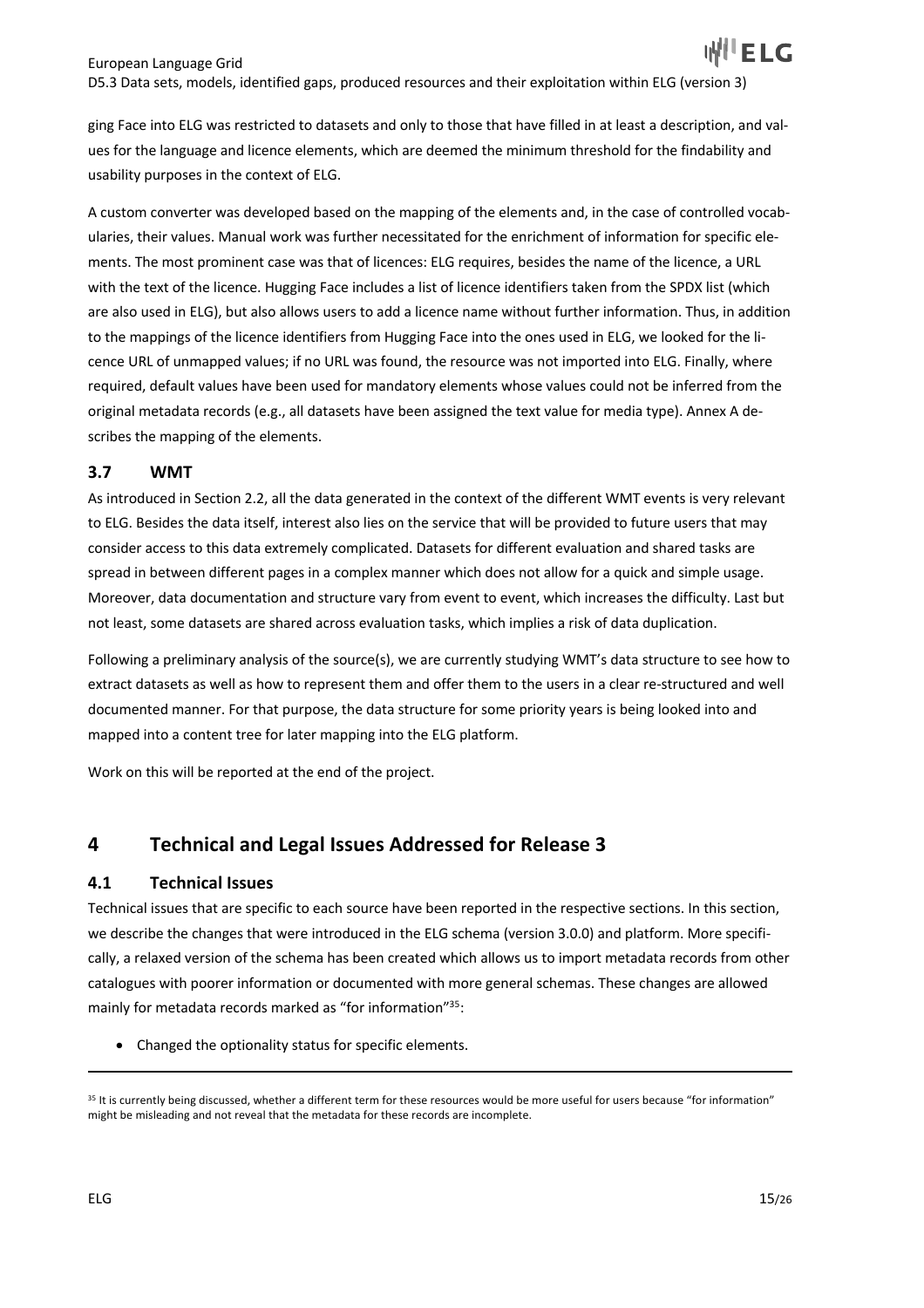European Language Grid

- Introduced the "unspecifiedPart" element which may be used as an alternative to media-type specific parts (text, audio, video, etc.) when the media type value of a resource is not encoded in the original metadata<sup>36</sup>.
- Added elements with free text values as an alternative to elements with controlled value vocabularies or combined elements that cannot be distinguished from the source metadata record (e.g., when size is encoded as a free text combining amount and size unit together) $37$ .

Finally, an important set of issues related to the documentation of licensing terms for resources has been resolved with the introduction of the "access rights" element and its usage together with the "conditions of use" element in the latest ELG release. More specifically, the following problems were observed for resources described by ELE informants but are also very common in catalogues:

- Total absence of a value for licence.
- Reference to a licence with multiple versions, without indicating the specific version.
- Reference to a licence by name and no further information on the licensing terms or a hyperlink to the licence text.
- Use of a free text value, such as "free for academic use", "available for research", etc.

The element "access rights" is assigned to the resource distribution as an optional element, or, in the relaxed version, as an alternative to the "licence" element and can be filled in with:

- a value from standard controlled vocabularies, such as the COAR access rights vocabulary<sup>38</sup>, the rights statements of RightsStatements.org<sup>39</sup> and the ELE recommended values.
- a free text statement which is used for homogenizing standard licences without a version (e.g., "Creative Commons Attribution"), and for any value added by providers.

The "conditions of use" element is used as a filter in the faceted search of the catalogue. The values on this facet were selected in the previous release from a set of popular conditions of use associated with licences (e.g., attribution, non-commercial use, etc.) and were assigned, in the case of a subset of standard licences, by the ELG legal team, or, in the case of non-standard licences, by the metadata creators when they describe a resource. The assignment of conditions of use during this period has been extended to cover standard licences commonly used in the LRT sector and present in the ELG catalogue (see Section 4.2.2). The facet "conditions of use" has, therefore, been updated with a subset of these values, deemed important for findability purposes. In addition, the "access rights" currently populating the ELG catalogue have also been mapped to the same values, facilitating user search.

These changes have been deemed useful not only for the sources of this release but also for future imports from other catalogues that are populated with metadata records of interest to a broader range of communities

<sup>&</sup>lt;sup>36</sup> It should be noted that wherever possible, the use of one of the ELG controlled values is the preferred option. Thus, for instance, the use of media type-specific values in other elements (e.g., format values such as DOC or WAV, which are used only for text or audio files, respectively) has been used to infer the media type in the case of crowdsourced metadata (cf. Section 5.2). In addition, in cases where the metadata records are imported from sources such as Hugging Face, where the vast majority of datasets are specific to a media type, we have opted for a default value.

<sup>37</sup> See https://european-language-grid.readthedocs.io/en/stable/all/A7\_ReleaseNotes/releaseNotes.html#detailed-list-of-changes for a detailed list of changes.

<sup>38</sup> https://vocabularies.coar-repositories.org/documentation/access\_rights/

<sup>39</sup> https://rightsstatements.org/en/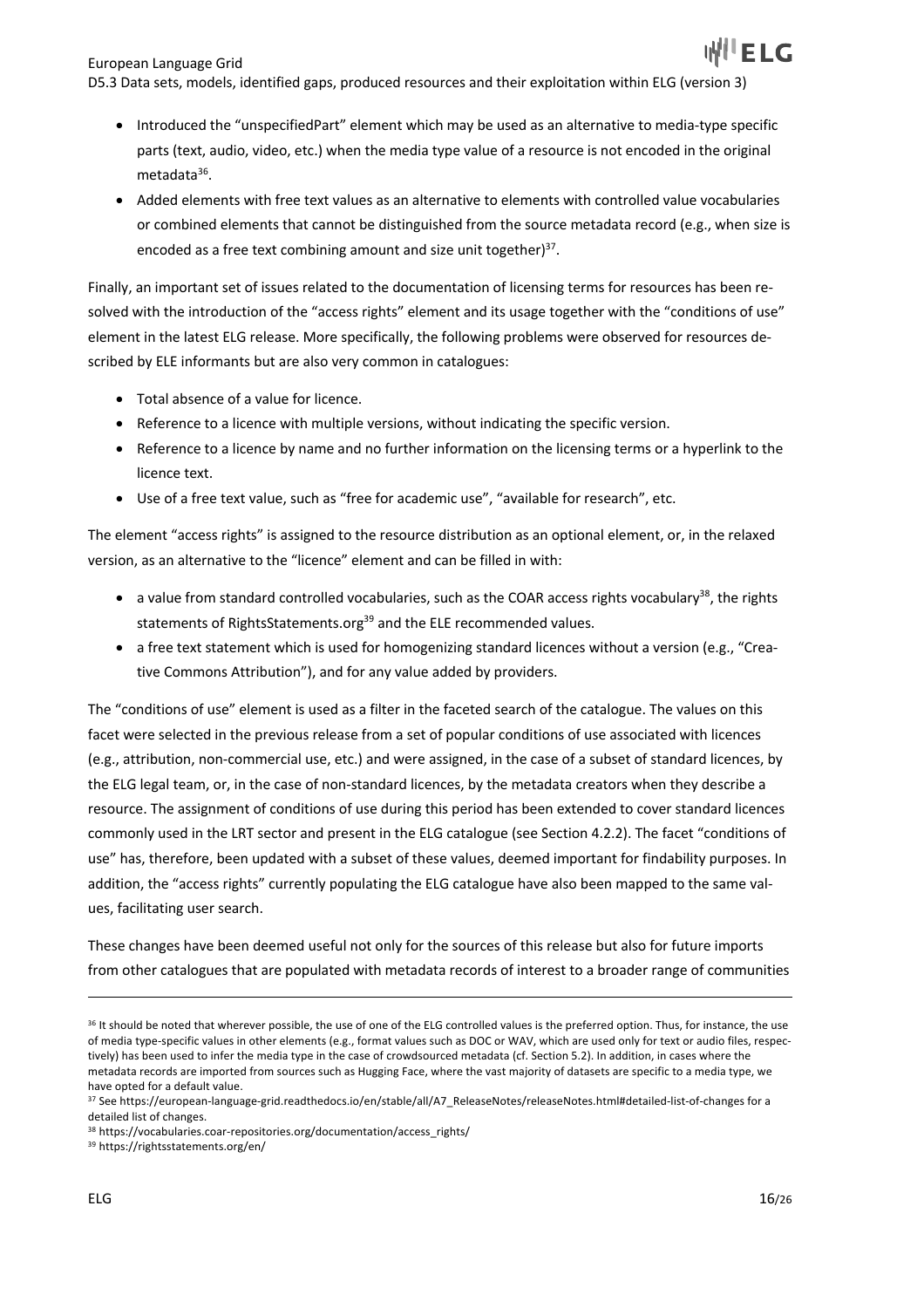(e.g., Zenodo, EOSC, etc.) and the increasing use of more general metadata schemas, such as DataCite, DCAT and schema.org<sup>40</sup>.

## **4.2 Legal Issues**

#### **4.2.1 Improvement of licence list in ELG**

When we extended the export of Zenodo datasets as explained in Section 3.4, we realised that a number of licences were not part of the ELG metadata values. Thus, as part of our continuous work on Task 5.4, we asked the ELG legal expert to compare the Zenodo list with the ELG list and make suggestions to integrate some of those licences into the ELG metadata. A list of 68 licences that did not correspond to ELG values was checked, out of which 40 could be added to the ELG licence list, whereas the other 28 did not need to be added because they were already used within ELG under other labelling, they were not used, or they had no link.

#### **4.2.2 Addition of Conditions of Use in the ELG metadata**

To improve the search functionality for resources based on their licensing conditions, it was decided to add a new metadata field corresponding to the "conditions of use" associated to each identified licence. For "standard" licences, the conditions of use were added automatically, based on information gathered from Creative Commons licences, values from the CLARIN licensing framework<sup>41</sup>, META-SHARE licences, and the ELRA licence wizard<sup>42</sup>. However, for all other LRs, a thorough analysis was done by our legal expert.

During this process, a table with all SPDX licences was provided to the legal expert. This table displays the different conditions of use such as the intellectual property rights granted by the licences, the requirements on redistribution imposed by the licence, the requirements on use of the data and, finally, the requirements imposed on users.

During a first step of the process, the licences that were already in use within the ELG metadata scheme were thoroughly checked in relation with the conditions of use available. Afterwards, all licences provided in the SPDX table were checked in relation with these conditions of use. From this analysis three main categories of terms can be identified where to classify each licence:

- 1. The first category of conditions is linked with the rights granted by the licence, and it can be divided into the following rights. These conditions were essential to identify as they are the basic rights needed by ELG users to use the data made available on the platform.
	- Rights of reuse the data
	- Right to copy the data
	- Right to redistribute the data
	- Right to create derivatives
	- Right to sublicense the data
	- Grant of a patent licence on the patented application of data
- 2. The second main category of conditions that was identified is the one regarding the requirement imposed on the user on the redistribution and publication of the resources. These requirements are also

<sup>40</sup> https://schema.org/

<sup>41</sup> See https://www.clarin.eu/content/licenses-and-clarin-categories#res, https://www.clarin.eu/content/clarin-license-category-calculator <sup>42</sup> http://wizard.elra.info/principal.php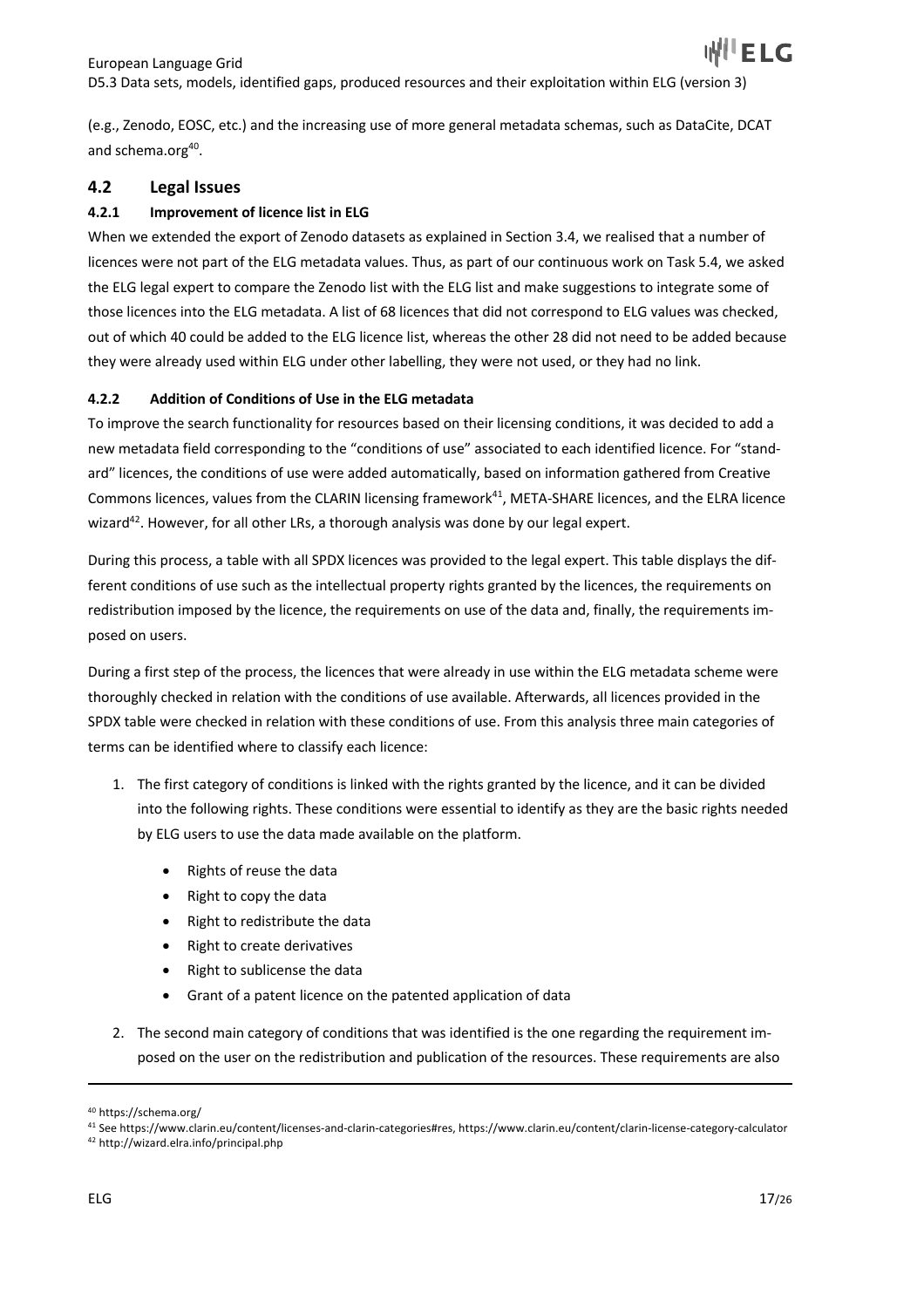necessary to users when dealing with the resource. These requirements were classified among the following conditions:

- Attribution requirement
- Obligation to document modification brought to the data or code
- Retention of the copyright notice attached to the original dataset
- Obligation to share the data under the same licence as the original dataset (ShareAlike)
- Obligation to share the data under an open licence or a licence compatible with the original licence (Copyleft requirement)
- 3. The third main category of conditions that was identified relates to the conditions imposed on users regarding the reuse of the data. Indeed, it was essential to know whether the data could be reused in certain applications. The conditions were split into the following items:
	- Commercial reuse of the data allowed
	- Commercial reuse forbidden
	- Evaluation use of the data
	- Academic use of the data
	- Language engineering research use
	- Research use
	- Training use

Other categories of conditions also include the requirement to identify both the user before allowing access and the type of user, however, during the analysis of the licences we discovered that these conditions were only mentioned in a few licences.

## **5 Gap Analysis for Language Resources**

The European Language Grid is establishing itself as the entry point for thousands of datasets, tools, and services across Europe. In order to do so, ELG works in close collaboration with ELE, which has done an impressive job in identifying LRTs (see Section 5.2). This joint effort is crucial in their mission to identify and fill up the existing gaps. D5.2 already reported some gaps on certain resource types and certainly languages that have considerably improved with the insertion of the latest repositories as well as the ELE identification work.

Filling up gaps and contributing to improving current needs is also the objective of the Pilot Projects selected under the two ELG open calls for projects. Details can be seen further down in Section 5.1.

The following two sections describe the contributions mentioned. Section 5.3 will do a broad-coverage analysis of the current situation of the ELG catalogue in terms of datasets and provide some concluding statistics.

#### **5.1 Contributions from the Pilot Projects**

The ELG pilot projects are an excellent proof of concept for the ELG platform. D5.2 already introduced the Call 1 projects that could have a higher impact on both the leveraging and the enriching of the ELG catalogue. These projects have finished with the successful accomplishments that had been planned. As a result, a set of 52 da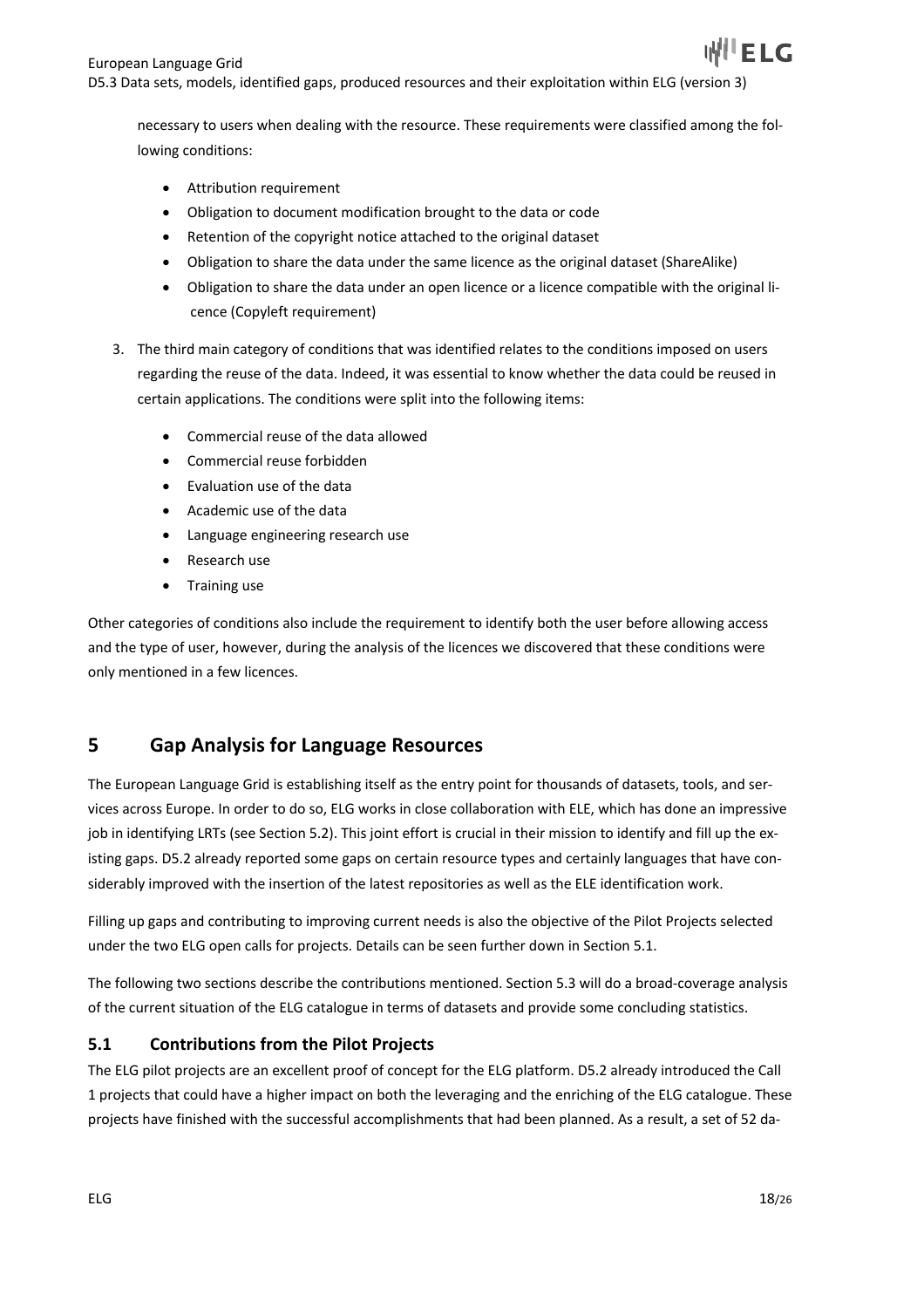tasets have been inserted into the ELG catalogue, which are summarised in Table 3. This table also lists 2 already available datasets from two Call-2 projects. Furthermore, a large list of tools/services has also been contributed, which will be reported on in D4.3.43

| Project                                                                                                  | <b>Dataset</b>                                                                  |
|----------------------------------------------------------------------------------------------------------|---------------------------------------------------------------------------------|
| European Clinical Case Corpus (E3C)                                                                      | European Clinical Case Corpus (2.0.0)                                           |
|                                                                                                          | European Clinical Case Corpus - raw version (1.1.0)                             |
| Italian EVALITA Benchmark Linguistic Resources, NLP<br>Services and Tools for the European Language Grid | SardiStance Dataset (1.0.0 (automatically assigned))                            |
|                                                                                                          | ATE ABSITA dataset (1.0.0 (automatically assigned))                             |
| (EVALITA4ELG)                                                                                            | SardiStance Test Set (1.0.0 (automatically assigned))                           |
|                                                                                                          | SardiStance Training Set (1.0.0 (automatically as-<br>signed))                  |
|                                                                                                          | AMI 2020 Dataset (1.0.0 (automatically assigned))                               |
|                                                                                                          | SardiStance Gold Labels (1.0.0 (automatically as-<br>signed))                   |
|                                                                                                          | AMI 2018 Dataset (1.0.0 (automatically assigned))                               |
|                                                                                                          | DADOEVAL corpus (1.0.0 (automatically assigned))                                |
|                                                                                                          | Cross-Genre Gender Prediction (GxG) dataset (1.0.0<br>(automatically assigned)) |
|                                                                                                          | EVALITA 2007 Parsing Task Dataset (1.0.0 (automati-<br>cally assigned))         |
|                                                                                                          | CONcreTEXT - Concreteness in Context (1.0.0)                                    |
|                                                                                                          | DIACR-Ita dataset (1.0.0)                                                       |
|                                                                                                          | IronITA (1.0.0)                                                                 |
|                                                                                                          | CHANGE-IT dataset (1.0.0)                                                       |
|                                                                                                          | EVENTI corpus (1.0.0)                                                           |
|                                                                                                          | ABSITA dataset (1.0.0)                                                          |
|                                                                                                          | ITAmoji dataset (1.0.0)                                                         |
|                                                                                                          | iLISTEN dataset (1.0.0)                                                         |
|                                                                                                          | SENTIPOLC 2016 dataset (1.0.0)                                                  |
|                                                                                                          | SENTIPOLC 2014 dataset (1.0.0)                                                  |
|                                                                                                          | PoSTWITA dataset (1.0.0)                                                        |
|                                                                                                          | HaSpeeDe 2018 dataset (1.0.0)                                                   |
|                                                                                                          | HaSpeeDe 2 Dataset (1.0.0)                                                      |
|                                                                                                          | QA4FAQ Dataset (1.0.0)                                                          |
|                                                                                                          | Dependency Parsing Dataset (1.0.0)                                              |
|                                                                                                          | CRIPCO corpus (1.0.0)                                                           |
|                                                                                                          | FactA Dataset (1.0.0)                                                           |
|                                                                                                          | EVALITA 2011 Parsing Task Dataset (1.0.0)                                       |
|                                                                                                          | ArtiPhon Dataset (1.0.0)                                                        |
|                                                                                                          | Anaphora Resolution Dataset (1.0.0)                                             |

<sup>43</sup> The ELG Deliverable D4.3 "Services, Tools and Components (final release)" is due at M37 (January 2022).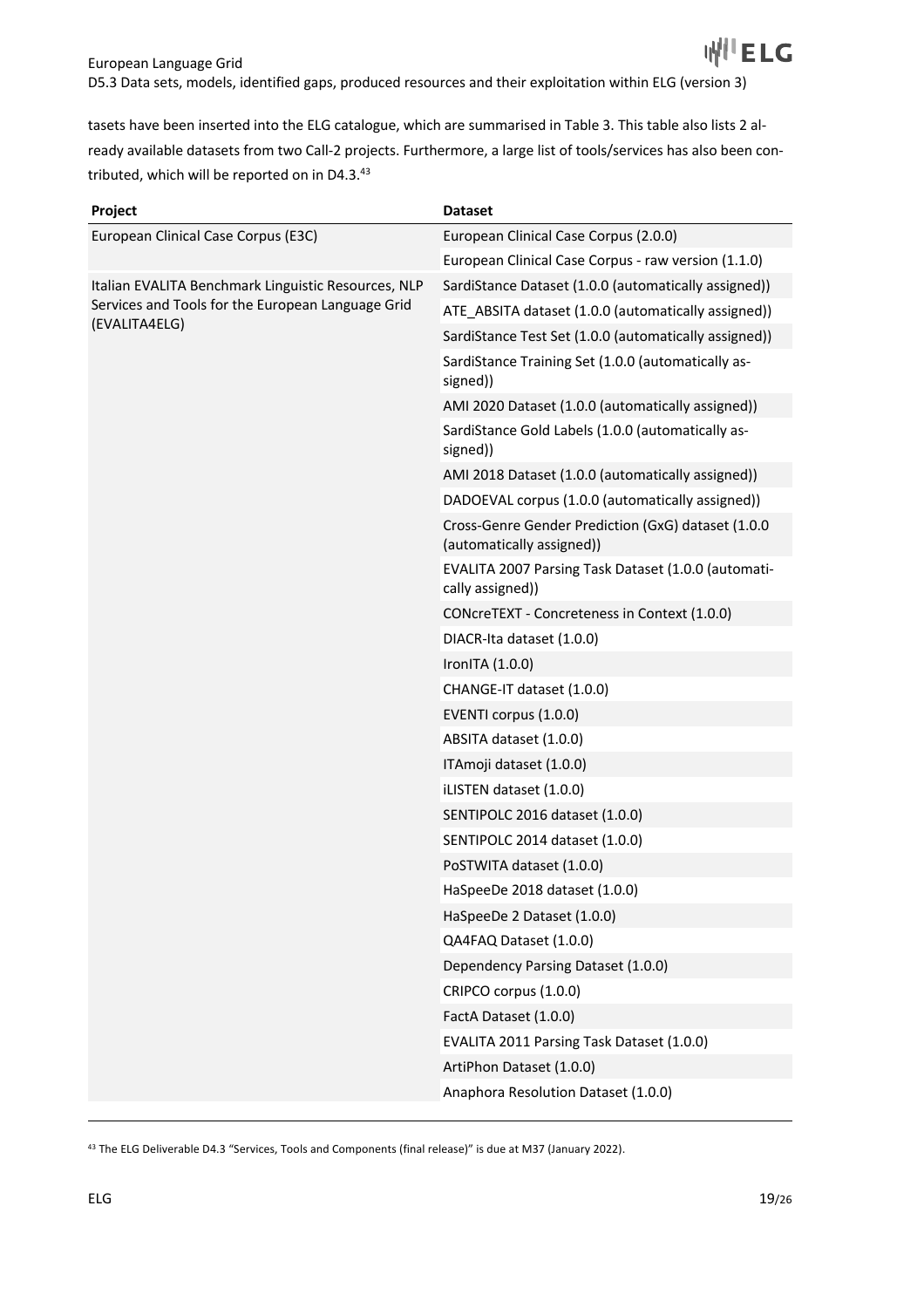|                                                         | PRELEARN Dataset (1.0.0)                                                                                                    |
|---------------------------------------------------------|-----------------------------------------------------------------------------------------------------------------------------|
|                                                         | DankMemes Task A Dataset (1.0.0)                                                                                            |
|                                                         | DankMemes Task B Dataset (1.0.0)                                                                                            |
|                                                         | DankMemes Task C Dataset (1.0.0)                                                                                            |
|                                                         | DankMemes Dataset (1.0.0)                                                                                                   |
|                                                         | TAG-it Dataset (1.0.0)                                                                                                      |
|                                                         | AcCompl-it Dataset (1.0.0)                                                                                                  |
|                                                         | Dependency Parsing Task Dataset (1.0.0)                                                                                     |
|                                                         | Constituency Parsing Task Dataset (1.0.0)                                                                                   |
|                                                         | Textual Entailment Dataset (1.0.0)                                                                                          |
|                                                         | Lexical Substitution Task Test Set (1.0.0)                                                                                  |
|                                                         | SUGAR Dataset (1.0.0)                                                                                                       |
|                                                         | KIPoS corpus (1)                                                                                                            |
| Open Translation Models, Tools and Services<br>(OpusMT) | OPUS-MT: Celtic-English machine translation model<br>(1.0.0 (automatically assigned))                                       |
|                                                         | OPUS-MT: English-Celtic languages machine transla-<br>tion model (1.0.0 (automatically assigned))                           |
|                                                         | OPUS-MT: English-Indo-European languages machine<br>translation model (1.0.0 (automatically assigned))                      |
|                                                         | OPUS-MT: English-Multiple languages translation<br>model (1.0.0 (automatically assigned))                                   |
|                                                         | OPUS-MT: Indo-European languages-English machine<br>translation model (1.0.0 (automatically assigned))                      |
|                                                         | OPUS-MT: Indo-European languages-Indo-European<br>languages machine translation model (1.0.0 (automat-<br>ically assigned)) |
|                                                         | OPUS-MT: Multiple languages-English machine trans-<br>lation model (1.0.0 (automatically assigned))                         |
| Turku Paraphrase Corpus (TurkuParaC)                    | Turku Paraphrase Corpus (1.0.0 (automatically as-<br>signed))                                                               |
| CEFR Labelling and Assessment Services (CEFRSERV)       | Multilingual CEFR Word List (1.0.0 (automatically as-<br>signed))                                                           |

Table 3: Datasets contributed by the ELG Pilot Projects

## **5.2 Collaboration with ELE: Receiving input from Crowdsourcing Initiatives**

ELG collaborates with the European Language Equality (ELE) project<sup>44</sup> in order to promote digital language equality in Europe. ELE has launched a survey<sup>45</sup> to collect information on language resources and technologies available for the languages under investigation. For this purpose, a web form has been designed soliciting information for records with the following metadata elements:

<sup>44</sup> https://european-language-equality.eu

<sup>45</sup> https://european-language-equality.eu/languages/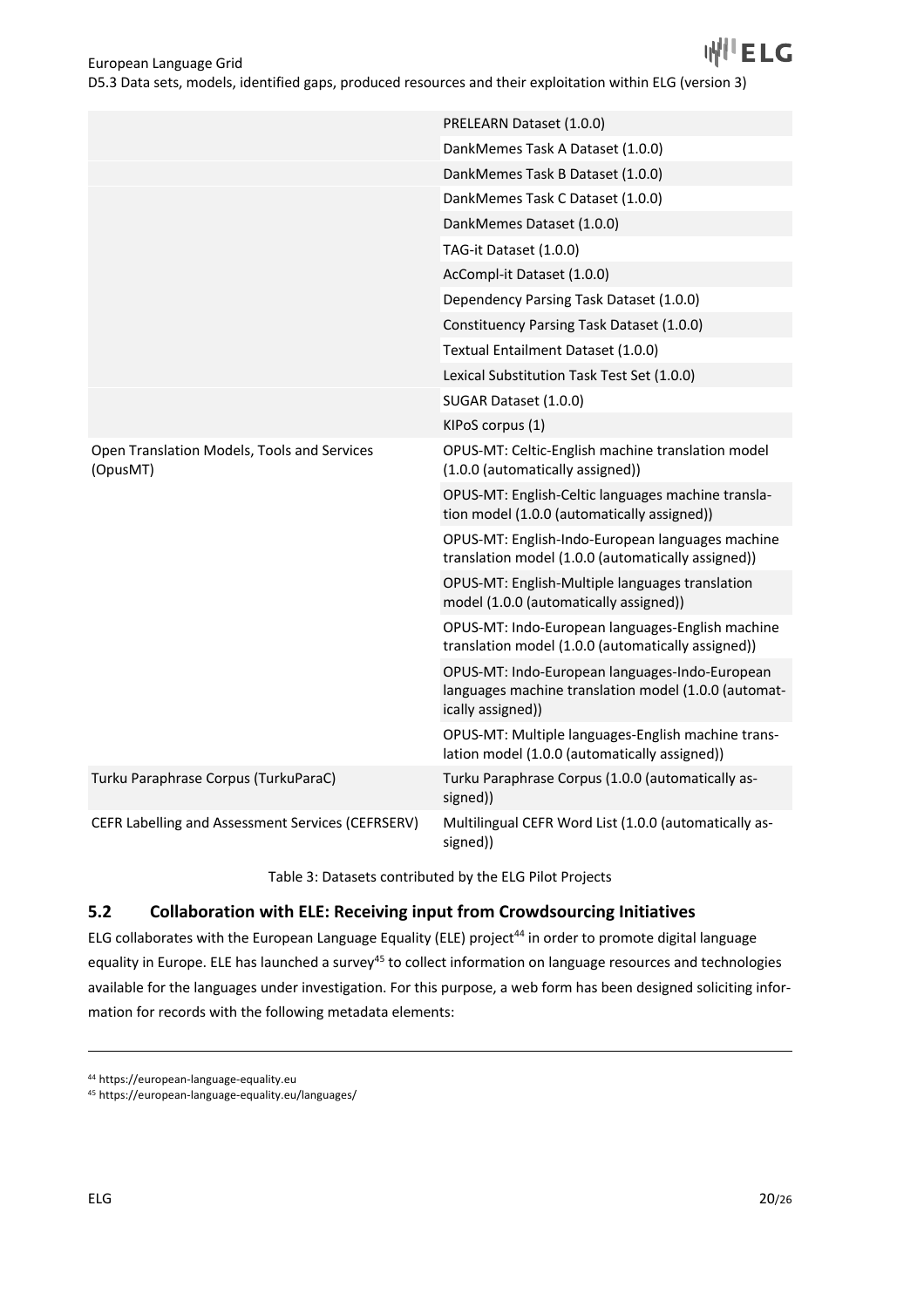- For all LRTs: Resource name, Resource short name, Landing page, Resource description, Resource type, (Funding) project(s), Funding type, Keywords, Resource publication year, Licence or Type of access, Resource provider (organisation), Source of information, Contact email (with Surname and Name (for persons)).
- In addition, for data resources: Subclass, Language(s), Language geographical variety, Linguality Type, Multilinguality type, Media type(s) of parts, Size, Domain(s) and:
	- o for corpora: Annotation type(s), and,
	- o for lexical/conceptual resources: Encoding level(s).
- Additionally, for tools/services: Function(s)/Task(s), whether they are Language independent, and if not, Language(s) of input and output, Language geographical variety, Language(s) of output, Media type(s) of input and output, and TRL.

The web form was made available to the ELE consortium partners that are responsible for the collection of information on LRTs and reporting on the status of the language ("informants"). The results of the web form are exported in a tabular format. The aggregation of the results (about 6,500 records) has been the input for import into ELG. However, before the conversion and final import, a long process of normalisation and curation was necessitated. This was due to several factors such as:

- Elements with values taken from a controlled vocabulary: restrictions are hard to impose on web forms, especially for long lists of values or for elements that take multiple values. For instance, although a set of language values was offered for selection on the web form, informants could also add other values, which resulted in values with typos, unofficial names, alternative names, etc., which had to be normalised and mapped to the ISO 639 language codes.
- Mandatory elements that have not been filled in: Elements that are mandatory in the ELG schema but have not been filled in in the ELE forms<sup>46</sup> have been addressed in different ways, depending on various factors, such as importance, dealing with similar cases in the future, etc.:
	- $\circ$  As ELG is already in the process of importing metadata records from general purpose catalogues<sup>47</sup> a relaxed version of the ELG schema was introduced in this release (see Section 4.1). Thus, in order to address elements such as "media type", which are considered important for ELG but are not always present in metadata records of general catalogues, we have introduced a value "unspecified" which is allowed only for metadata records imported into ELG from bulk imports.
	- o For elements such as "licence", which is of utmost importance for the use of a resource in a clear legal context<sup>48</sup>, but which is difficult to find, especially for legacy resources, we have again relaxed the schema and introduced the "access rights" element with recommended values to indicate level of restriction (for all or some uses, with a fee) $49$ .

<sup>46</sup> The collection of information on resources from ELE informants was a time and effort-consuming endeavour, with many diverse sources of information (specialised catalogues, general catalogues, institutional websites, etc.), which include different types of information and of a different level of detail. Due to time restrictions, a thorough investigation of the metadata elements of all resources would not have been realistic. Therefore, the selection of elements added in the ELE form, and its design aimed to facilitate this endeavour and support both the manual completion for single metadata records or the batch addition of metadata records. The reasons behind this choice were the identification of resources for all target languages to the extent possible and their aggregation in a single source (ELG catalogue). <sup>47</sup> Cf. Sections 3.4 and 3.6 on Zenodo and Hugging Face, respectively.

<sup>48</sup> See also FAIR principles: https://www.go-fair.org/fair-principles/r1-1-metadata-released-clear-accessible-data-usage-license/

<sup>49</sup> It should be noted though that even in such cases, more values were introduced by the informants and had to be normalised before the import into the ELG platform.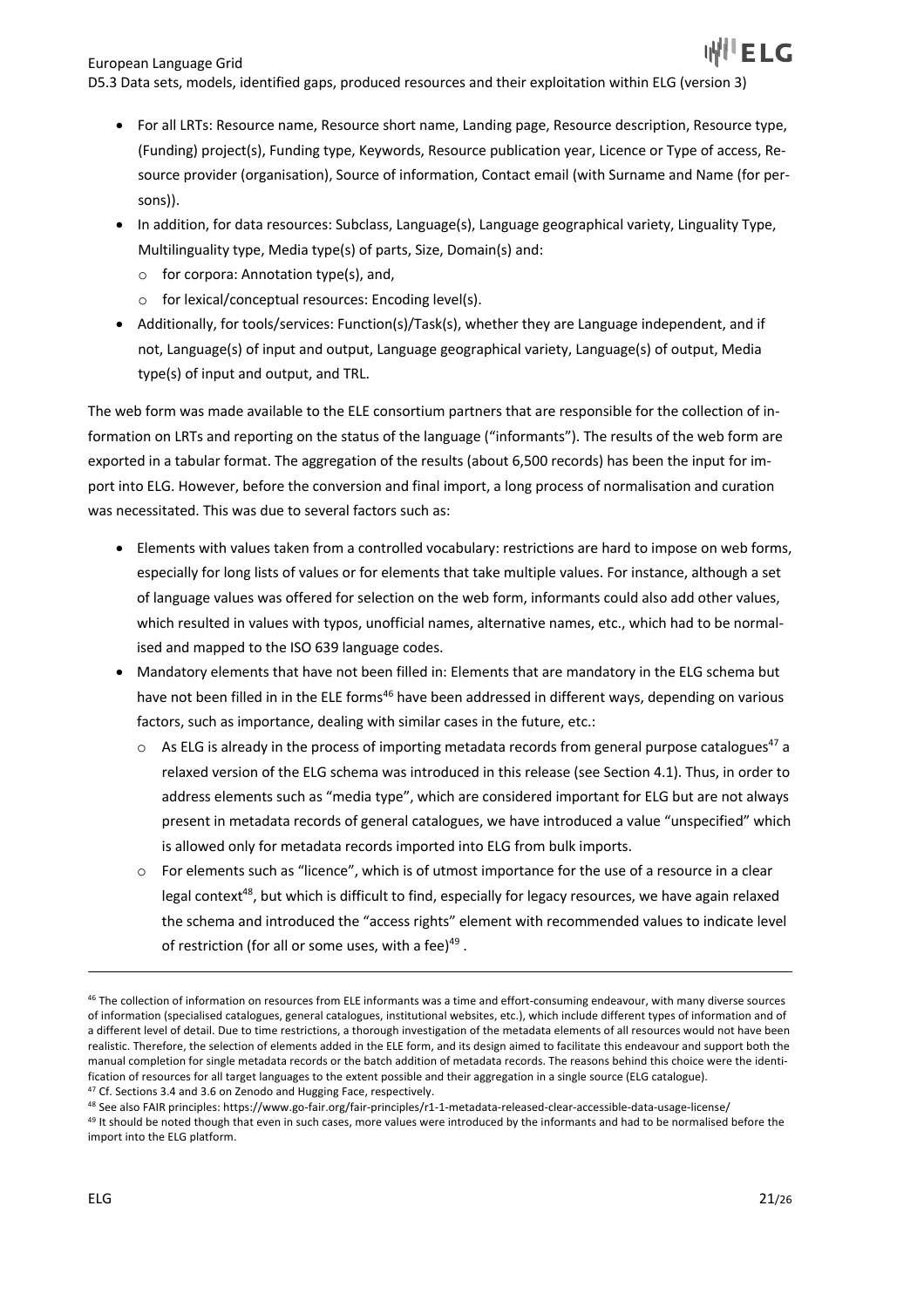D5.3 Data sets, models, identified gaps, produced resources and their exploitation within ELG (version 3)

- Limitations of the tabular format: Although the CSV format presents some advantages, given its simplicity and users' familiarity, and the fact that it was used behind a user-friendly web form, it still poses many difficulties for validation purposes, especially for elements with patterns, or with multiple values. For instance, the email element was filled in with free text values, URL links, etc., since no validation pattern was used for it. For elements with multiple values, such as languages, functions, etc. different delimiters were used and had to be normalised. The two cases that posed the most problems in this category were those of language and project, because the information for them was split in two columns: language and region, for the former, and project and funding type for the latter. For these cases, we had to check and ensure that the same number of values was consistently used across the two complementary columns and, moreover, that the values were correctly matched.
- Presence of duplicate metadata records: Exact and near duplicate metadata records have been identified during the normalisation process in the survey results. These duplicates are due to various reasons: the addition of the same resource by different informants or from different sources, the use of the same name or short name for related resources (e.g., a corpus and its annotated version, a lexicon, and its access software), different versions of the same resource, etc. At this phase, we have only looked into cases of resources with the same name, short name or identifier (which are also the elements used for identifying duplicates in the ELG platform). However, the identification of exact and near duplicates will be undertaken in a curation process to be determined at a later stage and to be performed for all metadata records in the ELG platform.

As a result, **4,127 metadata records for data resources and 2,215 for tools** have been imported into ELG. The metadata records can be claimed<sup>50</sup> by the resource creators and enriched with further information. For this reason, e-mail messages have been sent to all contact persons included in these metadata, notifying them of their publication in the ELG catalogue. The process of claim by the resource owners and assignment to them is ongoing. Further dissemination steps will be taken up at later stages to encourage this procedure.

#### **5.3 Analysis of the ELG Content and Detected Gaps**

Following the latest ingestions of datasets as well as the contributions from the Pilot Projects and the ELE identification, the ELG catalogue has reached a total of 8873 metadata entries, which is a very good achievement so far<sup>51</sup>. Most of these entries are description records without the data being hosted in ELG (103 resources are fully available through the platform). However, most of the ingested datasets are available in the referenced repository page, often available for download, and this is reflected in the ELG catalogue too.

Regarding resource types and their linguality, the numbers are summarised in Table 4 and illustrated in Figure 3. As expected, the highest numbers go for the corpora (6,236 of them in the ELG catalogue), with twice as many monolingual corpora in comparison with bilingual ones (which in turn are three times as many as the multilingual ones). Lexical/Conceptual resources are also very well represented with 2229 entries.

One of our bigger concerns when we wrote the D5.2 report was the fact that there were barely any language descriptions (there were only 7). This has changed with the work towards R3 and by now, we count 408 of them, the majority of them being monolingual.

<sup>50</sup> See https://european-language-grid.readthedocs.io/en/stable/all/3\_Contributing/Claim.html for the claim procedure.

<sup>&</sup>lt;sup>51</sup> Details on the breakdown of sources for these 8873 can be seen in Figure 1.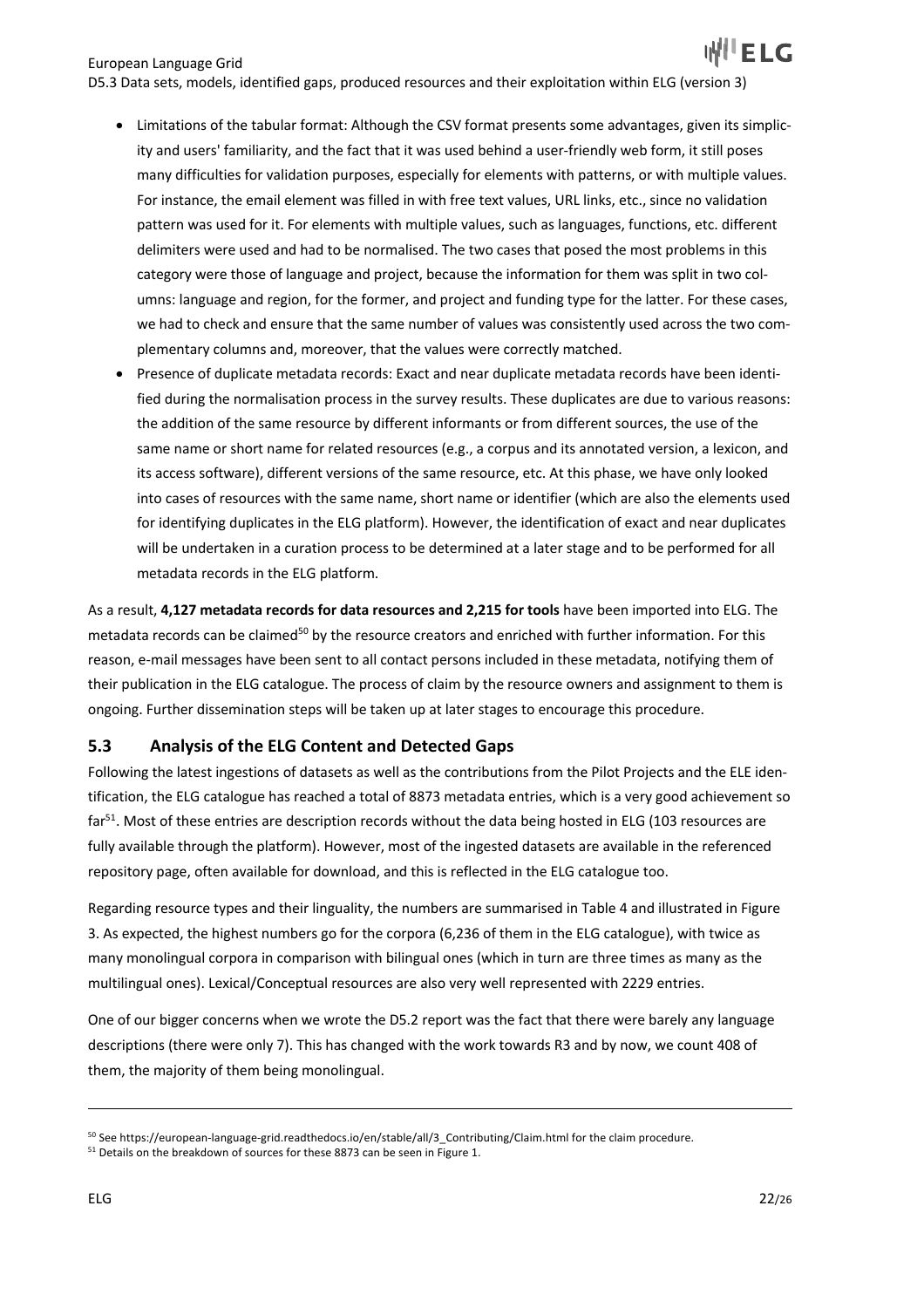Further on the language descriptions, the new number for the "language models" subclass (cf. Table 5) has increased to 358. This is very good news as models are very popular and highly demanded resource types. It is a positive outcome, and they provide a good addition and further development for the ELG catalogue. ELG has encouraged the use of its platform for the creation of models and one particular Pilot project (OpusMT) has supported this resource type by contributing seven models (see Table 3).

| <b>Resource Types and their Linguality</b> | <b>Number of Resource Types</b> |
|--------------------------------------------|---------------------------------|
| Corpus                                     | 6236                            |
| bilingual                                  | 1850                            |
| monolingual                                | 3778                            |
| multilingual                               | 604                             |
| N/A                                        | 4                               |
| Language description                       | 408                             |
| bilingual                                  | 26                              |
| monolingual                                | 339                             |
| multilingual                               | 43                              |
| Lexical/Conceptual resource                | 2229                            |
| bilingual                                  | 680                             |
| monolingual                                | 1138                            |
| multilingual                               | 411                             |
| Total                                      | 8873                            |



Table 4: ELG Content – Types of resources split according to linguality

Figure 3: ELG Content – Types of resources split according to linguality

| <b>Resource Types and Subclasses</b> | <b>Number of Resource Types</b> |
|--------------------------------------|---------------------------------|
| Corpus                               | 6236                            |
| raw                                  | 2873                            |
| annotated                            | 2477                            |
| annotations corpus                   | 4                               |
| unspecified                          | 882                             |
| Language description                 | 408                             |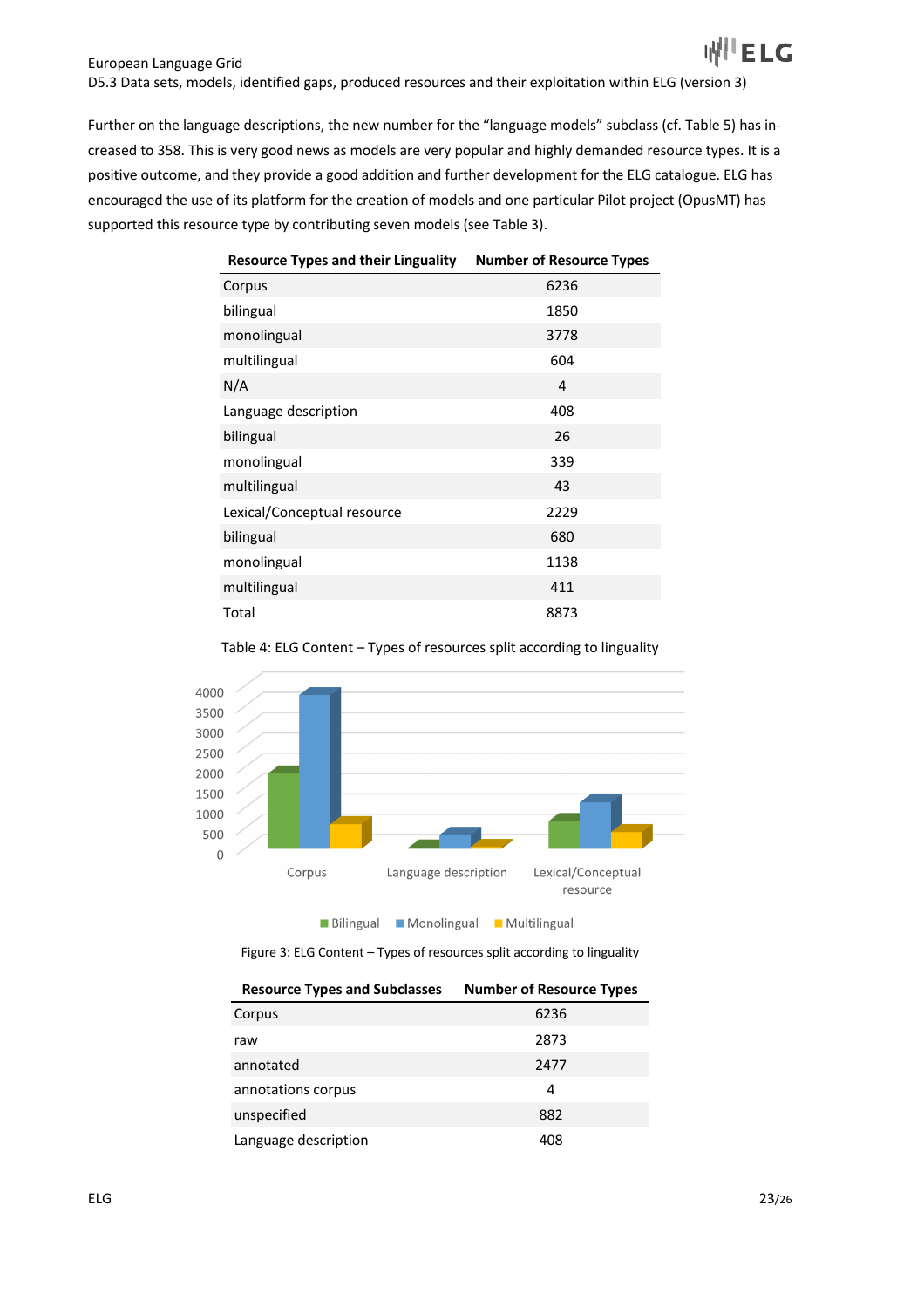| models                | 358 |
|-----------------------|-----|
| grammars              | 46  |
| others (descriptions) |     |

Table 5: Resource subclasses for corpus and language description

Besides illustrating the ingestion status of language models, Table 5 also shows the distribution of the corpus resource type among different subclasses (mostly *raw* and *annotated*), with very similar figures for both.

# **6 Experience in using ELG datasets for Model Training**

This section is a return on experience leveraging the ELG datasets for model training under T5.3 (task reported in D5.2 and concluded in M24). As mentioned in the previous section, ELG encourages and supports the use of its platform for the creation of highly demanded datasets such as language models. For this task to be a useful and user-friendly activity, it is important to know what can be done, how, under what conditions and limitations and whether the output results reflect the user's expectations. This sort of user validation is very relevant for future improvements.

As discussed in D5.2, we focused in T5.3 on using the ELG to identify suitable datasets for training models for neural machine translation. To this end, we developed python software to access the ELG interface programmatically (also reported in D5.2). We also contrasted the experience of a potential user of the ELG with existing alternatives, most notably the OPUS collection of corpora<sup>52</sup> and the software package mtdata<sup>53</sup>.

We can summarise our experience and progress as follows:

- All three approaches to providing access to training data for machine translation are currently actively maintained. OPUS and mtdata focus specifically on parallel data, ELG, on the other hand, aims for much broader coverage of language resources. This means that the ELG search interface should make specific provisions for searching for parallel data with specific filters for usage conditions. This is especially the case to discern whether commercial use is allowed. Of the three packages mentioned, to the best of our knowledge ELG is the only one that provides a search interface that allows to filter for specific conditions of use. On the other hand, not all properties of registered resources are returned by default by the ELG search interface; our software currently mitigates this by requesting full metadata records for each record retrieved through the search interface (in order to update the cache), but in the long run this is inefficient.
- There is a risk of data duplication loops. For example, OPUS resources are currently automatically ingested by ELG, whereas OPUS also appears to be monitoring web sites such as elrc-share.eu (which in turn is also ingested periodically by ELG). To make things worse, there are also other projects such as nteu.eu that actively collect publicly available training data and publish their training data in repositories monitored by the ELG in aggregated format, leading to potential data duplication that is not obvious at first sight.

<sup>52</sup> https://opus.nlpl.eu

<sup>53</sup> https://github.com/thammegowda/mtdata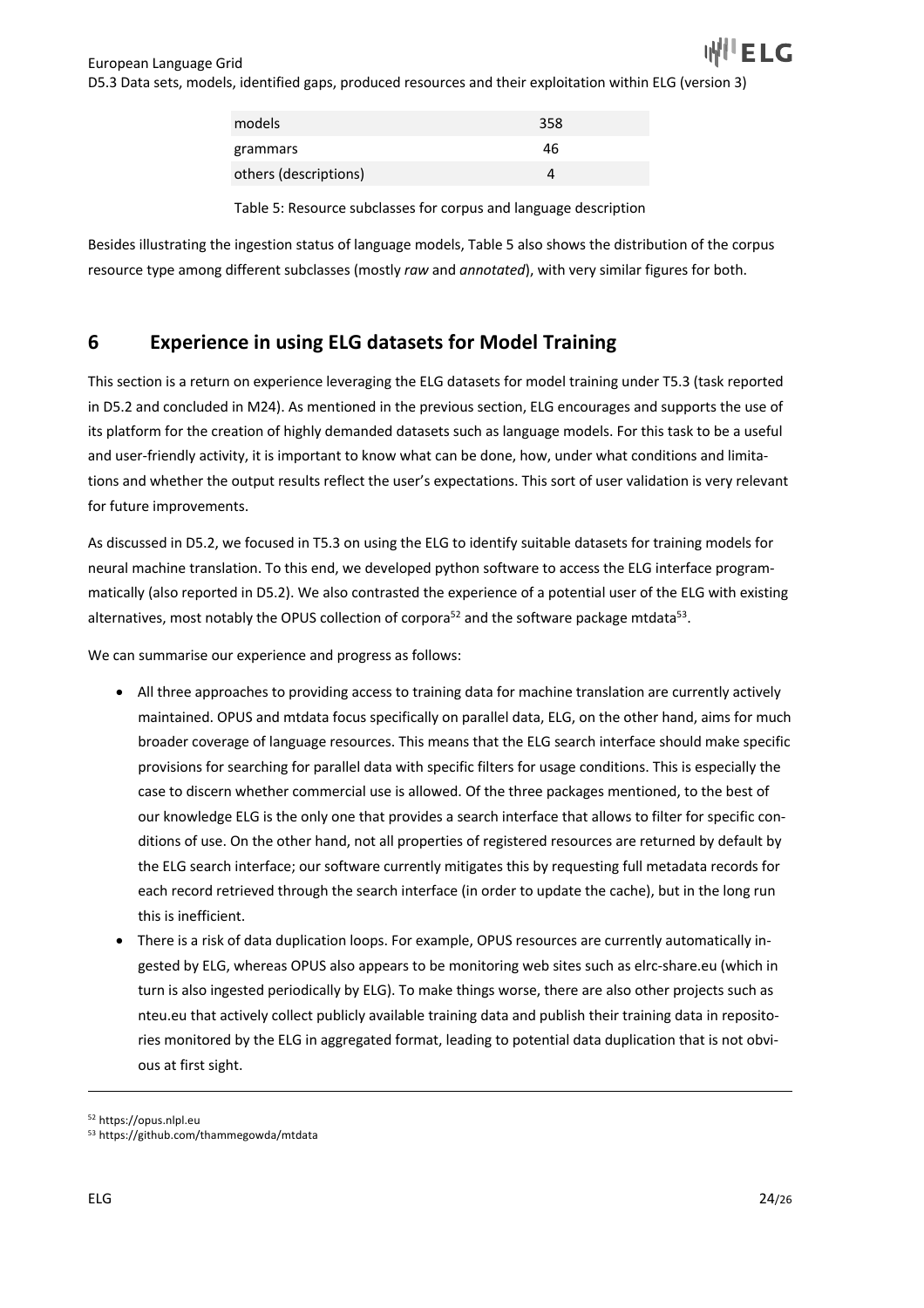ELG European Language Grid D5.3 Data sets, models, identified gaps, produced resources and their exploitation within ELG (version 3)

• Most datasets that we investigated came with their own set of problems, be it data encoding errors, poor sentence alignments for allegedly parallel data, etc. This is a problem that does not affect the ELG exclusively. Quite the opposite, proper data curation may offer a future business opportunity for the ELG, as data curation is at the same time crucial for good systems, tedious, and expensive. Especially for EU/EC-sourced data (where usage rights may be more straightforward), active data curation, as said above, may constitute a business opportunity for the ELG. As the ELG grows (and is able to afford more compute capacity through incoming revenue), active quality estimation for uploaded datasets might be an attractive service to be offered by the ELG.

## **7 Summary and Conclusions**

D5.3 has reported on the work done since D5.2 (R2) with regard to the provision of datasets to the ELG catalogue. The platform is at a very advanced stage by now and it hosts 8,873 datasets from several repositories and contributions. ELG goes beyond the concept of the basic catalogue by handling analysis, conversion, mapping, harvesting and description aspects, depending on the source to ingest. ELG has advanced very positively since R2, a) with the ingestion of many more datasets (we have gone from 2737 to 8873), b) with the establishment of perennial procedures such as harvesting protocols to continue feeding the catalogue with updates from already processed sources, c) with the definition of clear legal frameworks and licensing schemas to protect our sharing activities, d) with the setting up of collaborations (such as ELE) that move forward for a common target, delivering language resources and services to the community. ELE's identification work has boosted the findings and integration for ELG and has contributed considerably towards the filling up of gaps, a still future challenge, in particular for under-resourced languages.

Future work will continue looking into enriching the catalogue for the users and doing it in an intelligent manner as we learn from users' needs and experience. The feedback described on the model training experience will be taken into account for the future months or beyond.

| <b>HF</b> element       | <b>ELG element</b> | Datatype (ELG)                             | <b>Comment</b>                                           |
|-------------------------|--------------------|--------------------------------------------|----------------------------------------------------------|
| pretty name             | resource name      | free text                                  | if it exists, preferred over id                          |
| id                      | resource name      | free text                                  |                                                          |
| description             | description        | free text                                  |                                                          |
| thumbnail               | logo               | link                                       |                                                          |
| url of the HF view page | landing page       | <b>URL</b>                                 |                                                          |
| task category           |                    | intended application controlled vocabulary | values mapped                                            |
| task id                 |                    | intended application controlled vocabulary | values mapped                                            |
| benchmark               | keyword            | free text                                  |                                                          |
| task category           | keyword            | free text                                  | if the value has not mapped to in-<br>tended application |

## **A.** Annex 7. Mapping of elements Hugging Face – ELG